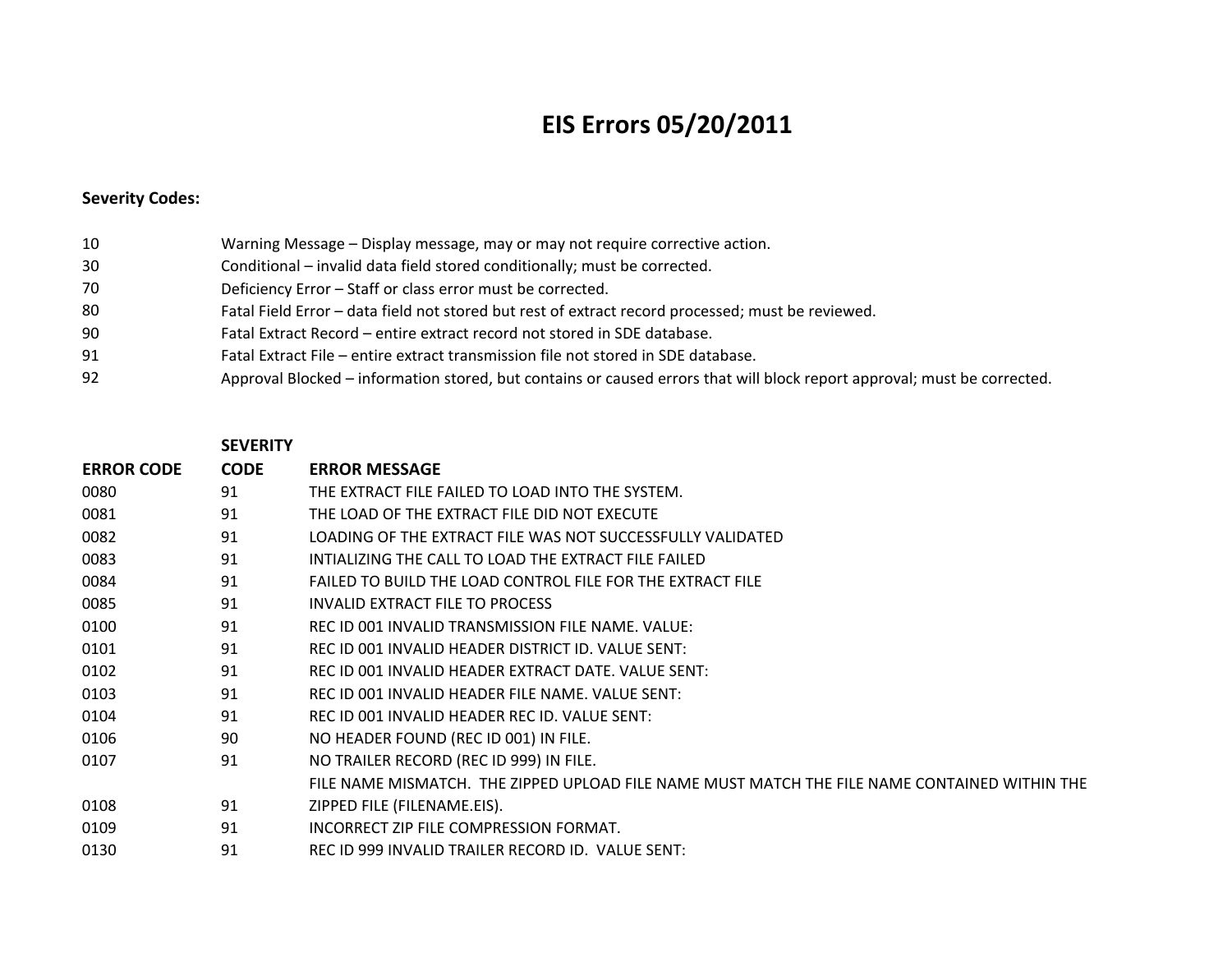| 0131 | 10 | REC ID 001 INVALID HEADER RECORD VERSION. VALUE SENT:                                          |
|------|----|------------------------------------------------------------------------------------------------|
| 0133 | 91 | REC ID 999 INVALID TRAILER EXTRACT DATE. VALUE SENT:                                           |
| 0134 | 91 | REC ID 999 INVALID TRAILER FILE NAME. VALUE SENT:                                              |
| 0135 | 91 | FILE RECORD COUNTS OUT OF BALANCE.                                                             |
| 0136 | 91 | REC ID 999 INVALID TRANSMISSION FILE NAME. VALUE:                                              |
| 0137 | 91 | INVALID RECORD COUNT IN RECORD. COUNT PROVIDED: ACTUAL COUNT:                                  |
| 0900 | 90 | INVALID RECORD ID. VALUE SENT:                                                                 |
| 0902 | 90 | INVALID RECORD TYPE. VALUE SENT:                                                               |
| 0905 | 90 | INVALID DISTRICT ID. VALUE SENT:                                                               |
| 0906 | 90 | DISTRICT ID MISMATCH.                                                                          |
| 0907 | 90 | INVALID SCHOOL ID. VALUE SENT:                                                                 |
| 0909 | 90 | INVALID SCHOOL YEAR. VALUE SENT:                                                               |
| 0910 | 90 | INVALID RECORD VERSION. VALUE SENT:                                                            |
| 0991 | 90 | REC ID 001 INVALID RECORD LENGTH. VALUE SENT:                                                  |
| 0992 | 90 | REC ID 999 INVALID RECORD LENGTH. VALUE SENT:                                                  |
| 1001 | 90 | REC ID 010 INVALID CALENDAR NUMBER. VALUE SENT:                                                |
| 1002 | 90 | REC ID 010 INVALID INSTRUCTIONAL CALENDAR TYPE. VALUE SENT:                                    |
| 1003 | 90 | REC ID 010 INVALID SCHEDULED DAYS OF WEEK. VALUE SENT:                                         |
| 1004 | 80 | REC ID 010 INVALID STOCKPILE INCLEMENT WEATHER DAYS. VALUE SENT:                               |
| 1005 | 80 | REC ID 010 INVALID STOCKPILE PROFESSIONAL DEVELOPMENT DAYS. VALUE SENT:                        |
| 1006 | 92 | REC ID 010 INVALID STOCKPILE TOTAL NUMBER OF DAYS TOTAL:                                       |
| 1007 | 92 | REC ID 010 INVALID IN SERVICE DAYS. VALUE SENT:                                                |
| 1008 | 80 | REC ID 010 INVALID OPTIONAL IN SERVICE. VALUE SENT:                                            |
| 1009 | 92 | REC ID 010 INVALID IN SERVICE NUMBER OF DAYS, TOTAL:                                           |
| 1010 | 92 | REC ID 010 INVALID NUMBER PARENT/TEACHER CONFERENCE DAYS. VALUE SENT:                          |
| 1011 | 92 | REC ID 010 INVALID NUMBER TEACHER VACATION DAYS. VALUE SENT:                                   |
| 1012 | 92 | REC ID 010 INVALID NUMBER ABBREVIATED DAYS. VALUE SENT:                                        |
| 1013 | 80 | REC ID 010 INVALID DISCRETIONARY TEACHER VACATION DAYS. VALUE SENT:                            |
| 1014 | 80 | REC ID 010 INVALID DISCRETIONARY IN SERVICE DAYS. VALUE SENT:                                  |
| 1015 | 80 | REC ID 010 INVALID DISCRETIONARY ADMINISTRATIVE DAYS. VALUE SENT:                              |
| 1016 | 80 | REC ID 010 INVALID DISCRETIONARY INSTRUCTIONAL DAYS. VALUE SENT:                               |
| 1017 | 80 | REC ID 010 INVALID DISCRETIONARY OTHER DAYS. VALUE SENT:                                       |
|      |    | REC ID 010 VALUE OF INSTRUCTIONAL DAYS DOES NOT MEET MIN. VALUE OF 180 FOR INSTRUCTIONAL DAYS. |
| 1018 | 10 | <b>VALUE SENT:</b>                                                                             |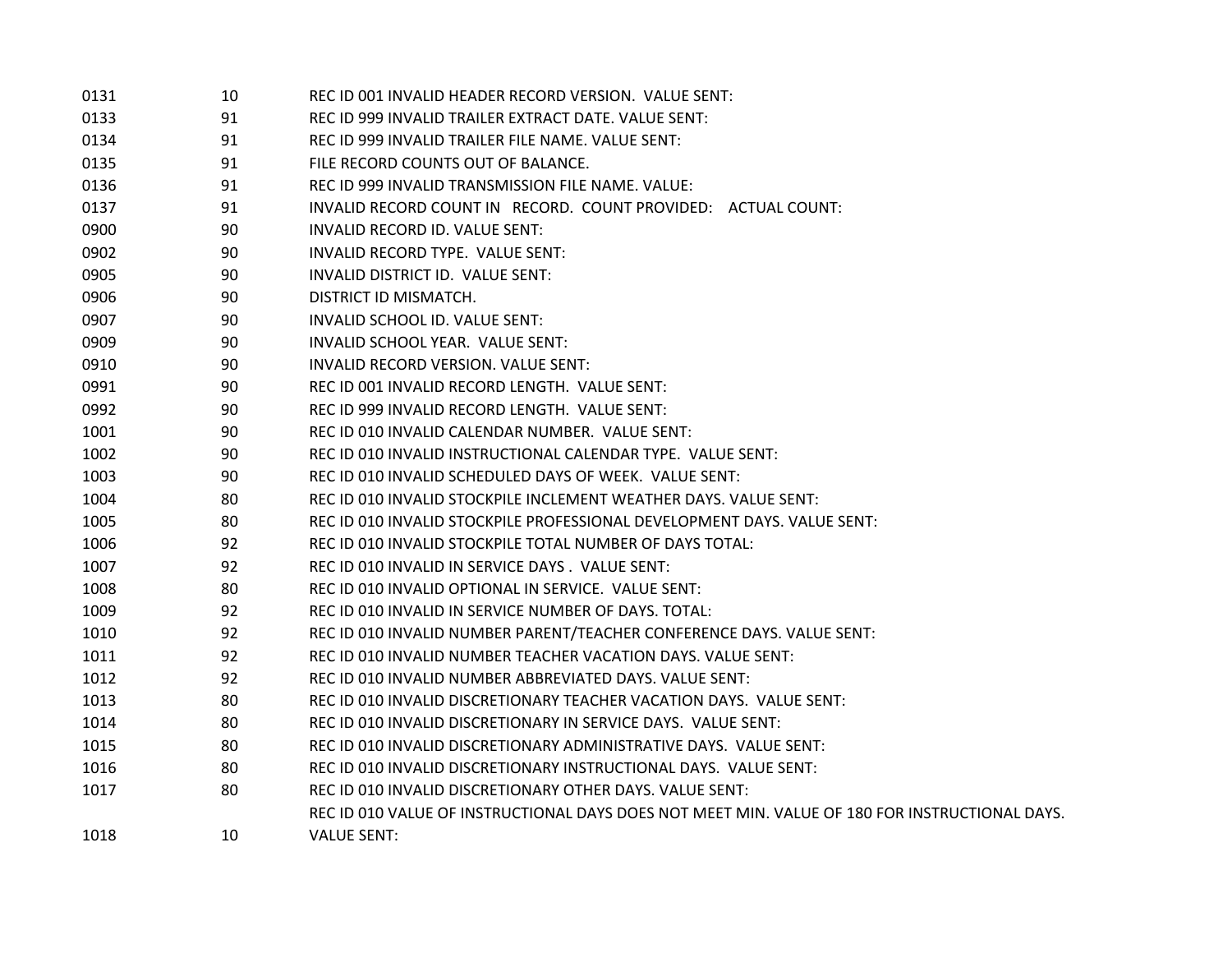| 1019 | 90 | REC ID 011 DISTRICT CALENDAR NUMBER NOT FOUND. VALUE SENT:                                 |
|------|----|--------------------------------------------------------------------------------------------|
| 1020 | 90 | REC ID 011 INVALID EVENT DATE OR DATE FORMAT. VALUE SENT:                                  |
| 1021 | 90 | REC ID 011 INVALID EVENT TYPE. VALUE SENT:                                                 |
| 1022 | 90 | REC ID 011 INVALID SCHOOL DAY TYPE. VALUE SENT:                                            |
| 1023 | 90 | REC ID 011 INVALID EVENT DURATION. VALUE SENT:                                             |
| 1024 | 92 | CALCULATED INSTRUCTIONAL DAYS DO NOT MEET MINIMUM OF 180. TOTAL:                           |
| 1025 | 92 | CALCULATED SCHOOL YEAR DOES NOT MEET MINIMUM OF 200 DAYS. TOTAL:                           |
| 1026 | 92 | TOTAL DISCRETIONARY DAYS EXCEED MAXIMUM ALLOWED. TOTAL:                                    |
| 1027 | 92 | TOTAL IN SERVICE DAYS DO NOT MEET MINIMUM. TOTAL:                                          |
| 1028 | 92 | TOTAL TEACHER VACATION DAYS DO NOT MEET MINIMUM. TOTAL:                                    |
| 1029 | 92 | CHRISTMAS BREAK EVENT NOT SCHEDULED.                                                       |
| 1030 | 92 | SPRING BREAK EVENT NOT SCHEDULED.                                                          |
| 1031 | 92 | ATTENDANCE START DATE NOT SCHEDULED.                                                       |
| 1032 | 92 | ATTENDANCE END DATE NOT SCHEDULED.                                                         |
| 1034 | 92 | ABBREVIATED DAYS EXCEED MAXIMUM. TOTAL:                                                    |
| 1036 | 91 | REC ID 999 INVALID TRANSMISSION FILE NAME. VALUE:                                          |
| 1037 | 92 | STOCKPILE PROFESSIONAL DEVELOPMENT DAYS TAKEN EXCEEDS NUMBER DECLARED.                     |
| 1038 | 92 | STOCKPILE INCLEMENT WEATHER DAYS TAKEN EXCEEDS NUMBER DECLARED.                            |
| 1039 | 90 | REC ID 011 DISTRICT DID NOT DECLARE STOCKPILING, CANNOT SEND STOCKPILE EVENTS.             |
| 1040 | 92 | REC ID 011 EVENT TYPE "ID" (INSTRUCTIONAL DAY) MUST HAVE SCHOOL DAY TYPE AS INSTRUCTIONAL. |
| 1041 | 92 | REC ID 011 MAKE-UP DAY EVENT MUST BE INSTRUCTIONAL.                                        |
| 1042 | 90 | REC ID 011 DATE USED FOR MAKE-UP DAY WAS ALREADY INSTRUCTIONAL.                            |
| 1043 | 90 | REC ID 010 INVALID RECORD TYPE: VALUE SENT:                                                |
| 1044 | 90 | REC ID 010 RECORD PREVIOUSLY EXISTS CANNOT ADD NEW RECORD: VALUE SENT:                     |
| 1045 | 10 | REC ID 010 RECORD NOT FOUND: RECORD TYPE ASSUMED NEW: VALUE SENT:                          |
| 1046 | 90 | REC ID 010 INVALID DISTRICT ID: VALUE SENT:                                                |
| 1047 | 90 | REC ID 010 INVALID SCHOOL YEAR: VALUE SENT:                                                |
| 1048 | 90 | REC ID 011 INVALID RECORD TYPE: VALUE SENT:                                                |
| 1049 | 90 | REC ID 011 RECORD EXISTS: VALUE SENT:                                                      |
| 105  | 91 | REC ID 001 NO HEADER RECORD FOUND                                                          |
| 1050 | 10 | REC ID 011 RECORD NOT FOUND: RECORD TYPE ASSUMED NEW: VALUE SENT:                          |
| 1051 | 90 | REC ID 011 INVALID DISTRICT ID: VALUE SENT:                                                |
| 1052 | 90 | REC ID 011 INVALID SCHOOL YEAR: VALUE SENT:                                                |
| 1053 | 90 | REC ID 011 INVALID CALENDAR NUMBER. VALUE SENT:                                            |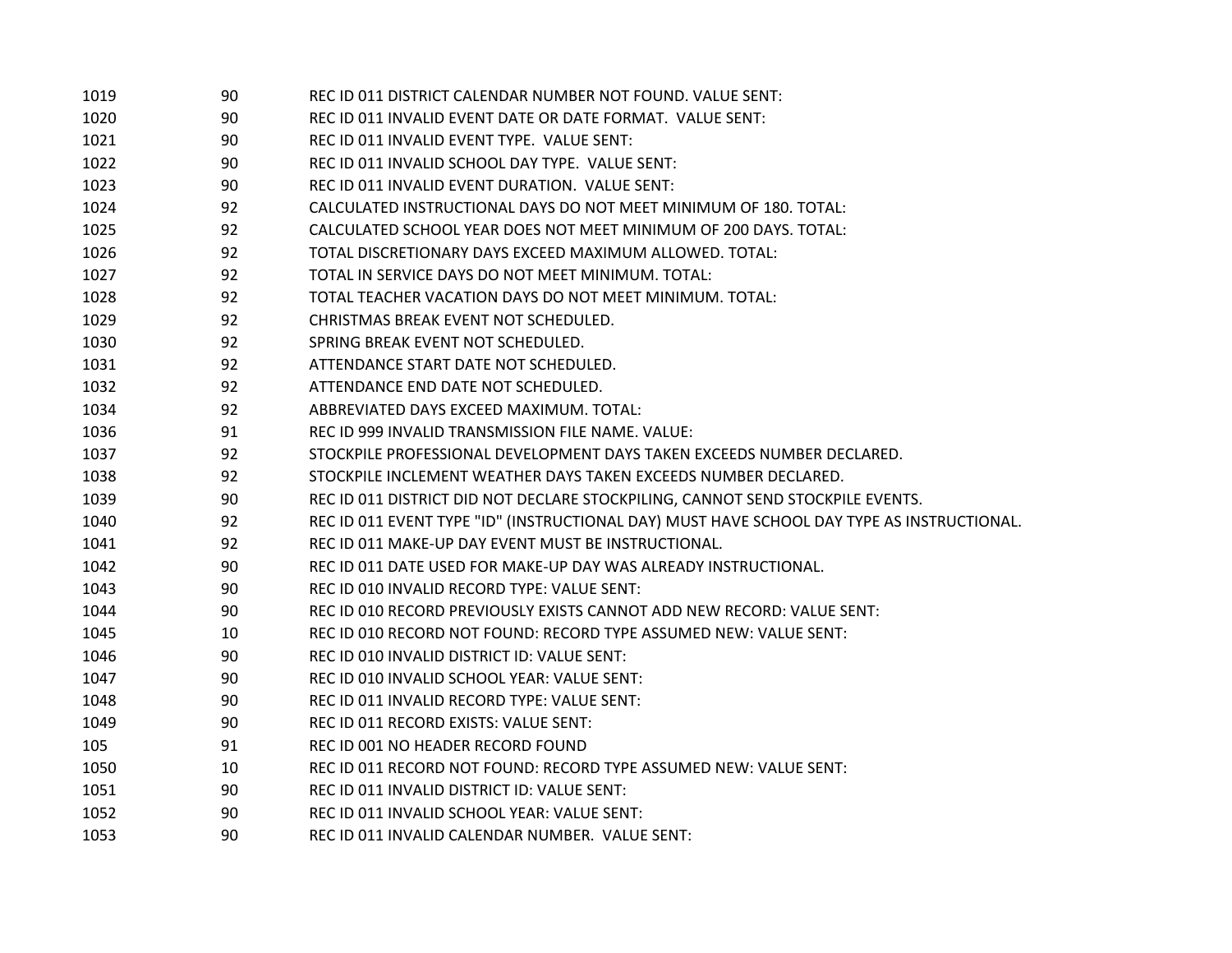| 1054 | 90 | REC ID 011 DISTRICT CALENDAR NOT FOUND. VALUE SENT:                                                    |
|------|----|--------------------------------------------------------------------------------------------------------|
| 1055 | 92 | DISTRICT CALENDAR PARENT/TEACHER CONFERENCE DAYS DOES NOT EQUAL MIN NUMBER OF DAYS. TOTAL:             |
| 1056 | 10 | REC ID 010 RECORD NOT FOUND, DELETE FAILED                                                             |
| 1057 | 10 | REC ID 011 RECORD NOT FOUND, DELETE FAILED                                                             |
| 1058 | 92 | REC ID 011 MISSED INSTRUCTIONAL DAY EVENT MUST BE DESIGNATED AS NON-INSTRUCTIONAL.                     |
| 1059 | 92 | NO DISTRICT CALENDAR START DATE                                                                        |
| 1060 | 92 | NO DISTRICT CALENDAR END DATE                                                                          |
|      |    | TOTAL OF DISCRETIONARY OTHER DESIGNATED DAYS (DISC ADMIN, DISC INSTR, DISC OTHER, DISC IN-SERVICE, AND |
| 1061 | 92 | DISC TEACHER VAC) FROM REC 010 DO NOT MATCH ACCUMULATED DISCRETIONARY DAYS FROM REC 011.               |
| 1062 | 92 | INSTRUCTIONAL DAYS FROM REC 010 DO NOT MATCH CALCULATED INSTRUCTIONAL DAYS FROM REC 011.               |
| 1063 | 92 | IN-SERVICE DAYS FROM REC 010 DO NOT MATCH ACCUMULATED IN-SERVICE DAYS FROM REC 011.                    |
| 1900 | 90 | REC ID 010 INVALID RECORD LENGTH. VALUE SENT:                                                          |
| 1901 | 90 | REC ID 011 INVALID RECORD LENGTH. VALUE SENT:                                                          |
| 1902 | 92 | REC ID 011 EVENT TYPE "AS" (ATTENDANCE START) MUST HAVE SCHOOL DAY TYPE AS INSTRUCTIONAL.              |
| 1903 | 92 | REC ID 011 EVENT TYPE "AE" (ATTENDANCE END) MUST HAVE SCHOOL DAY TYPE AS INSTRUCTIONAL.                |
| 1904 | 92 | REC ID 011 EVENT TYPE "TV" (TEACHER VACATION) MUST HAVE SCHOOL DAY TYPE AS NON-INSTRUCTIONAL.          |
| 1905 | 92 | REC ID 011 EVENT TYPE "AD" (ABBREVIATED DAY) MUST HAVE SCHOOL DAY TYPE AS INSTRUCTIONAL.               |
| 1906 | 92 | REC ID 011 EVENT TYPE "CH" (CHRISTMAS HOLIDAY) MUST HAVE SCHOOL DAY TYPE AS NON-INSTRUCTIONAL.         |
| 1907 | 92 | REC ID 011 EVENT TYPE "SH" (SPRING HOLIDAY) MUST HAVE SCHOOL DAY TYPE AS NON-INSTRUCTIONAL.            |
| 1908 | 92 | REC ID 011 EVENT TYPE "OH" (OTHER HOLIDAY) MUST HAVE SCHOOL DAY TYPE AS NON-INSTRUCTIONAL.             |
|      |    | REC ID 011 EVENT TYPE "SI" (STOCKPILE INCLEMENT WEATHER) MUST HAVE SCHOOL DAY TYPE AS NON-             |
| 1909 | 92 | INSTRUCTIONAL.                                                                                         |
| 1910 | 92 | REC ID 011 EVENT TYPE "ID" (INSTRUCTIONAL DAY) MUST HAVE SCHOOL DAY TYPE AS INSTRUCTIONAL.             |
|      |    | REC ID 011 EVENT TYPE "MS" (MAKE-UP DAY, EXTEND SERVICE PROGRAM) MUST HAVE SCHOOL DAY TYPE AS          |
| 1911 | 92 | INSTRUCTIONAL.                                                                                         |
|      |    | REC ID 011 EVENT TYPE "MD" (MAKE-UP DAY, EXTEND SCHOOL DAY) MUST HAVE SCHOOL DAY TYPE AS               |
| 1912 | 92 | INSTRUCTIONAL.                                                                                         |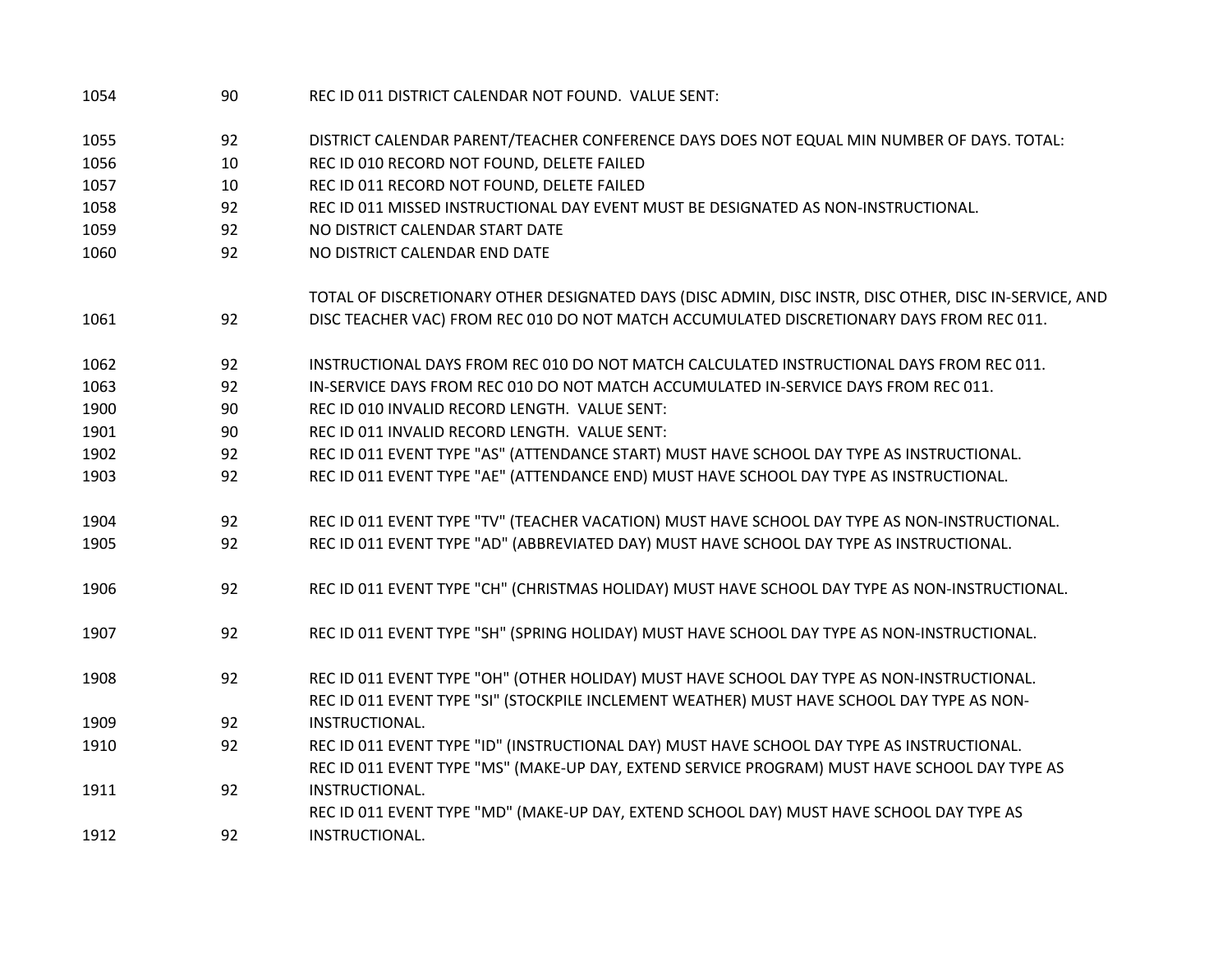| 1913 | 92 | REC ID 011 EVENT TYPE "MA" (MAKE-UP DAY, SATURDAY) MUST HAVE SCHOOL DAY TYPE AS INSTRUCTIONAL.    |
|------|----|---------------------------------------------------------------------------------------------------|
| 1914 | 92 | REC ID 011 EVENT TYPE "MU" (MAKE-UP DAY, SUNDAY) MUST HAVE SCHOOL DAY TYPE AS INSTRUCTIONAL.      |
|      |    | REC ID 011 EVENT TYPE "MH" (MAKE-UP DAY, PREVIOUSLY A HOLIDAY) MUST HAVE SCHOOL DAY TYPE AS       |
| 1915 | 92 | INSTRUCTIONAL.                                                                                    |
| 1916 | 90 | REC ID 011 STOCKPILE PROFESSIONAL DEVELOPMENT DAY CANNOT BE INSTRUCTIONAL WHEN FULL DAY IS TAKEN. |
| 1917 | 90 | REC ID 011 EVENT DATE IS NOT IN CURRENT SCHOOL YEAR. VALUE SENT:                                  |
| 1918 | 92 | DISTRICT CALENDAR DAY EVENT IS OUTSIDE OF THE DISTRICT CALENDAR START/END DATES.                  |
| 1990 | 80 | <b>BYTE LENGTH ERROR, Value:</b>                                                                  |
| 1999 | 80 | <b>GENERAL UNDEFINED ERROR</b>                                                                    |
| 2001 | 90 | REC ID 020 NO REC ID 010 DISTRICT CALENDAR NOT FOUND FOR SCHOOL CALENDADR. VALUE SENT:            |
| 2002 | 90 | REC ID 020 INVALID INSTRUCTIONAL PROGRAM NUMBER. VALUE SENT:                                      |
|      |    | REC ID 020 INSTRUCTIONAL PROGRAM NUMBER ALREADY EXISTS: CANNOT ADD SAME INSTRUCTIONAL PROGRAM     |
| 2003 | 90 | NUMBER. VALUE SENT:                                                                               |
| 2004 | 80 | REC ID 020 STUDENT DAY MUST BE A MINIMUM OF 360 MINUTES. VALUE SENT:                              |
| 2005 | 80 | REC ID 020 INVALID DATA TYPE IN STUDENT DAY. VALUE SENT:                                          |
|      |    | REC ID 020 SCHOOL SHOULD NOT DECLARE STOCKPILE FOR PROF DEV WHEN DISTRICT DESIGNATES STOCKPILING. |
| 2006 | 90 | <b>VALUE SENT</b>                                                                                 |
| 2007 | 90 | REC ID 020 VALUE OF SCHOOL STOCKPILE PROFESSIONAL DEVEVELOMENT DAYS EXCEEDS MAXIMUM VALUE SENT:   |
| 2008 | 90 | REC ID 021 CANNOT FIND INSTRUCTIONAL PROGRAM NUMBER FOR SCHOOL. VALUE SENT:                       |
| 2009 | 90 | REC ID 021 INVALID REPORT PERIOD NUMBER. VALUE SENT:                                              |
| 2010 | 90 | REC ID 021 INVALID REPORT PERIOD BEGIN DATE. VALUE SENT:                                          |
| 2011 | 90 | REC ID 021 INVALID REPORT PERIOD END DATE. VALUE SENT:                                            |
| 2012 | 92 | REPORT PERIODS 1-8 MUST CONTAIN 20 INSTRUCTIONAL DAYS.                                            |
| 2013 | 90 | REC ID 021 REPORT PERIOD END DATE IS PRIOR TO BEGIN DATE. VALUE SENT:                             |
| 2014 | 92 | REPORT PERIOD 9 DOES NOT CONTAIN ENOUGH INSTRUCTIONAL DAYS                                        |
| 2015 | 92 | SCHOOL CALENDAR MUST CONTAIN 9 REPORT PERIODS. MISSING PERIOD NUMBER:                             |
| 2024 | 92 | CALCULATED INSTRUCTIONAL DAYS DO NOT EQUAL MINIMUM OF 180. TOTAL:                                 |
| 2025 | 92 | SCHOOL YEAR DOES NOT MEET MINIMUM OF 200 DAYS: TOTAL:                                             |
| 2026 | 92 | REPORT PERIODS 1-8 MUST INCLUDE 20 INSTRUCTIONAL DAYS.                                            |
| 2027 | 92 | IN-SERVICE DAYS DO NOT MEET MINIMUM. TOTAL:                                                       |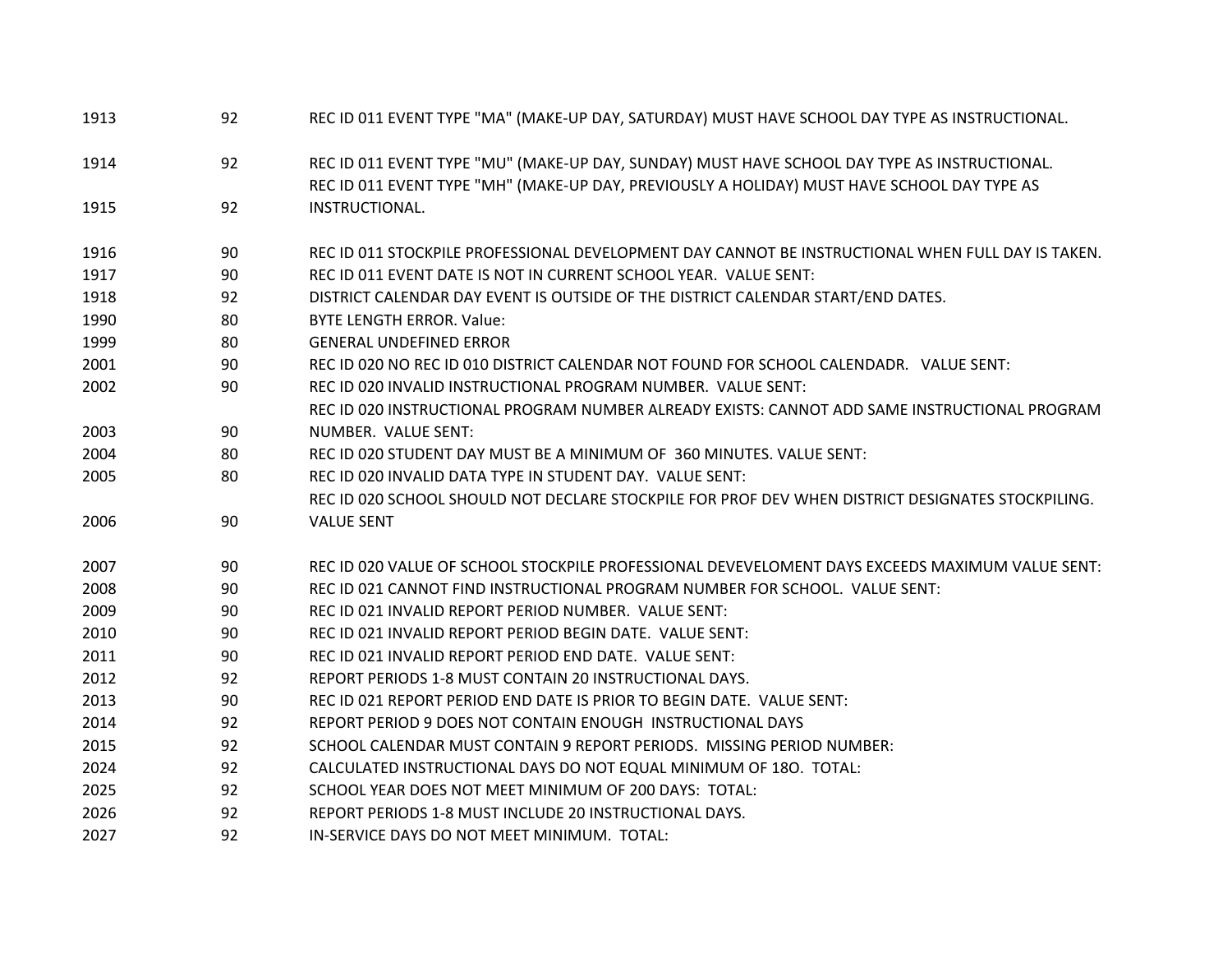| 2029 | 10 | CHRISTMAS BREAK EVENT NOT SCHEDULED.                                                       |
|------|----|--------------------------------------------------------------------------------------------|
| 2030 | 10 | SPRING BREAK NOT SCHEDULED.                                                                |
| 2031 | 92 | ATTENDANCE START DATE NOT SCHEDULED.                                                       |
| 2032 | 92 | ATTENDANCE END DATE NOT SCHEDULED.                                                         |
| 2034 | 92 | ABBREVIATED DAYS EXCEED MAXIMUM. TOTAL:                                                    |
| 2035 | 92 | REC ID 022 STOCKPILE INCLEMENT WEATHER DAY MUST BE NON-INSTRUCTIONAL.                      |
| 2036 | 90 | REC ID 022 MISSED INSTRUCTIONAL DAY MUST BE NON-INSTRUCTIONAL.                             |
| 2037 | 92 | PROF. DEV. STOCKPILE DAYS TAKEN EXCEEDS NUMBER DECLARED.                                   |
| 2038 | 92 | INCLEMENT WEATHER STOCKPILE DAYS TAKEN EXCEEDS NUMBER DECLARED.                            |
| 2039 | 92 | REC ID 022 DISTRICT DID NOT DECLARE STOCKPILING. CANNOT TAKE STOCKPILE DAY.                |
| 2040 | 92 | REC ID 022 EVENT TYPE "ID" (INSTRUCTIONAL DAY) MUST HAVE SCHOOL DAY TYPE AS INSTRUCTIONAL. |
| 2041 | 92 | REC ID 022 MAKE-UP DAYS MUST BE INSTRUCTIONAL.                                             |
| 2042 | 92 | REC ID 022 MAKE-UP DATE PREVIOUSLY DESIGNATED INSTRUCTIONAL.                               |
| 2050 | 90 | REC ID 022 INVALID EVENT DATE OR DATE FORMAT. VALUE SENT:                                  |
| 2051 | 90 | REC ID 022 INVALID EVENT TYPE. VALUE SENT:                                                 |
| 2052 | 90 | REC ID 022 INVALID EVENT DURATION. VALUE SENT:                                             |
| 2053 | 90 | REC ID 022 INVALID SCHOOL DAY TYPE. VALUE SENT:                                            |
| 2054 | 90 | REC ID 020 INVALID RECORD TYPE: VALUE SENT:                                                |
| 2055 | 90 | REC ID 020 RECORD EXISTS: VALUE SENT:                                                      |
| 2056 | 10 | REC ID 020 RECORD NOT FOUND: RECORD TYPE ASSUMED NEW: VALUE SENT:                          |
| 2057 | 90 | REC ID 020 INVALID DISTRICT ID: VALUE SENT:                                                |
| 2058 | 90 | REC ID 020 INVALID SCHOOL ID: VALUE SENT:                                                  |
| 2059 | 90 | REC ID 020 INVALID SCHOOL YEAR: VALUE SENT:                                                |
| 2060 | 90 | REC ID 021 INVALID RECORD TYPE: VALUE SENT:                                                |
| 2061 | 90 | REC ID 021 RECORD EXISTS: VALUE SENT:                                                      |
| 2062 | 10 | REC ID 021 RECORD NOT FOUND: RECORD TYPE ASSUMED NEW: VALUE SENT:                          |
| 2063 | 90 | REC ID 021 INVALID DISTRICT ID: VALUE SENT:                                                |
| 2064 | 90 | REC ID 021 INVALID SCHOOL ID: VALUE SENT:                                                  |
| 2065 | 90 | REC ID 021 INVALID SCHOOL YEAR: VALUE SENT:                                                |
| 2066 | 90 | REC ID 022 INVALID RECORD TYPE: VALUE SENT:                                                |
| 2067 | 90 | REC ID 022 RECORD EXISTS: VALUE SENT:                                                      |
| 2068 | 10 | REC ID 022 RECORD NOT FOUND: RECORD TYPE ASSUMED NEW: VALUE SENT:                          |
| 2069 | 90 | REC ID 022 INVALID DISTRICT ID: VALUE SENT:                                                |
| 2070 | 90 | REC ID 022 INVALID SCHOOL ID: VALUE SENT:                                                  |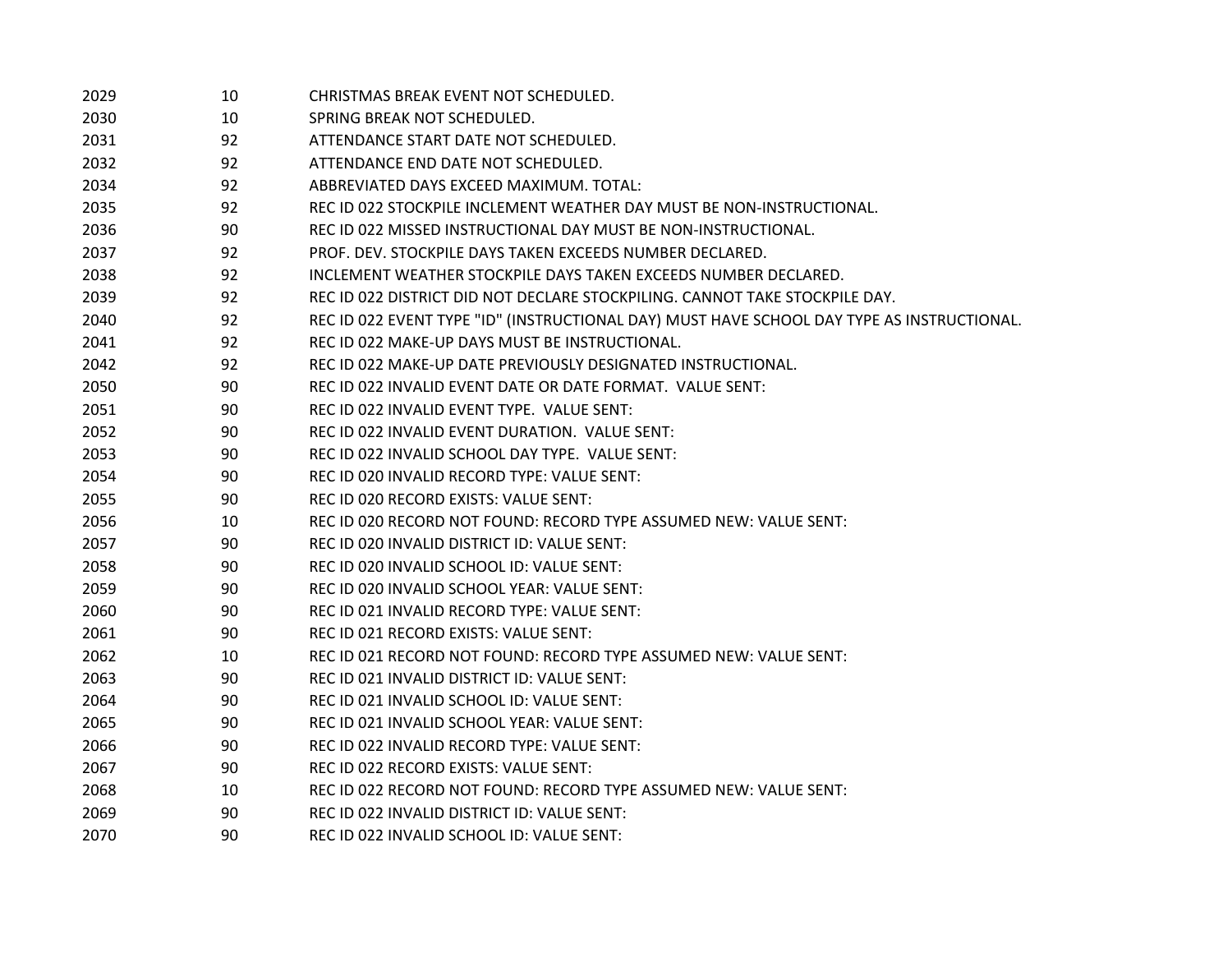| 2071 | 90 | REC ID 022 INVALID SCHOOL YEAR: VALUE SENT:                                                       |
|------|----|---------------------------------------------------------------------------------------------------|
|      |    | REC ID 020 INVALID CALENDAR NUMBER: SCHOOL CALENDAR NUMBER MUST AGREE WITH A DISTRICT CALENDAR    |
| 2072 | 90 | NUMBER. VALUE SENT:                                                                               |
| 2073 | 90 | REC ID 020 INVALID INSTRUCTIONAL CALENDAR. VALUE SENT:                                            |
| 2074 | 90 | REC ID 022 CANNOT FIND INSTRUCTIONAL PROGRAM NUMBER FOR SCHOOL. VALUE SENT:                       |
| 2075 | 90 | REC ID 020 INVALID INSTRUCTIONAL CALENDAR. VALUE SENT:                                            |
| 2076 | 80 | REC ID 020 INVALID TEACHER DAY MINUTES. VALUE SENT:                                               |
| 2077 | 80 | REC ID 020 INVALID TEACHER DAY SHOULD BE MINIMUM OF 420 MINUTES. VALUE SENT:                      |
| 2078 | 90 | REC ID 020 SCHOOL STOCKPILE PROFESSIONAL DEVELOPMENT DAYS MUST BE NUMERIC. VALUE SENT:            |
| 2079 | 92 | SCHOOL CALENDAR PARENT/TEACHER CONFERENCE DAYS DOES NOT EQUAL MIN NUMBER OF DAYS. TOTAL:          |
| 2080 | 10 | SCHOOL CALENDAR DAY EVENT IS OUTSIDE OF THE SCHOOL CALENDAR START/END DATES.                      |
| 2081 | 10 | REC ID 021 RECORD NOT FOUND, DELETE FAILED                                                        |
| 2082 | 10 | REC ID 022 RECORD NOT FOUND, DELETE FAILED                                                        |
| 2083 | 80 | REC ID 020 INVALID TEACHER DAY MIN 420 MINUTES. VALUE SENT:                                       |
| 2084 | 92 | NO SCHOOL CALENDAR START DATE                                                                     |
| 2085 | 92 | NO SCHOOL CALENDAR END DATE                                                                       |
| 2086 | 92 | SCHOOL DISCRETIONARY DAYS EXCEED MAX ALLOWED. TOTAL:                                              |
| 2087 | 90 | REC ID 022 CANNOT FIND INSTRUCTIONAL PROGRAM NUMBER FOR SCHOOL. VALUE SENT:                       |
| 2090 | 92 | REC ID 022 EVENT TYPE "AS" (ATTENDANCE START) MUST HAVE SCHOOL DAY TYPE AS INSTRUCTIONAL.         |
| 2091 | 92 | REC ID 022 EVENT TYPE "AE" (ATTENDANCE END) MUST HAVE SCHOOL DAY TYPE AS INSTRUCTIONAL.           |
| 2092 | 92 | REC ID 022 EVENT TYPE "AD" (ABBREVIATED DAY) MUST HAVE SCHOOL DAY TYPE AS INSTRUCTIONAL.          |
|      |    | REC ID 022 EVENT TYPE "MS" (MAKE-UP DAY, EXTEND SERVICE PROGRAM) MUST HAVE SCHOOL DAY TYPE AS     |
| 2093 | 92 | INSTRUCTIONAL.                                                                                    |
|      |    | REC ID 022 EVENT TYPE "MD" (MAKE-UP DAY, EXTEND SCHOOL DAY) MUST HAVE SCHOOL DAY TYPE AS          |
| 2094 | 92 | INSTRUCTIONAL.                                                                                    |
| 2095 | 92 | REC ID 022 EVENT TYPE "MA" (MAKE-UP DAY, SATURDAY) MUST HAVE SCHOOL DAY TYPE AS INSTRUCTIONAL.    |
| 2096 | 92 | REC ID 022 EVENT TYPE "MU" (MAKE-UP DAY, SUNDAY) MUST HAVE SCHOOL DAY TYPE AS INSTRUCTIONAL.      |
|      |    | REC ID 022 EVENT TYPE "MH" (MAKE-UP DAY, PREVIOUSLY A HOLIDAY) MUST HAVE SCHOOL DAY TYPE AS       |
| 2097 | 92 | INSTRUCTIONAL.                                                                                    |
| 2098 | 92 | REC ID 022 EVENT TYPE "MI" (MISSED INSTRUCTIONAL) MUST HAVE SCHOOL DAY TYPE AS NON-INSTRUCTIONAL. |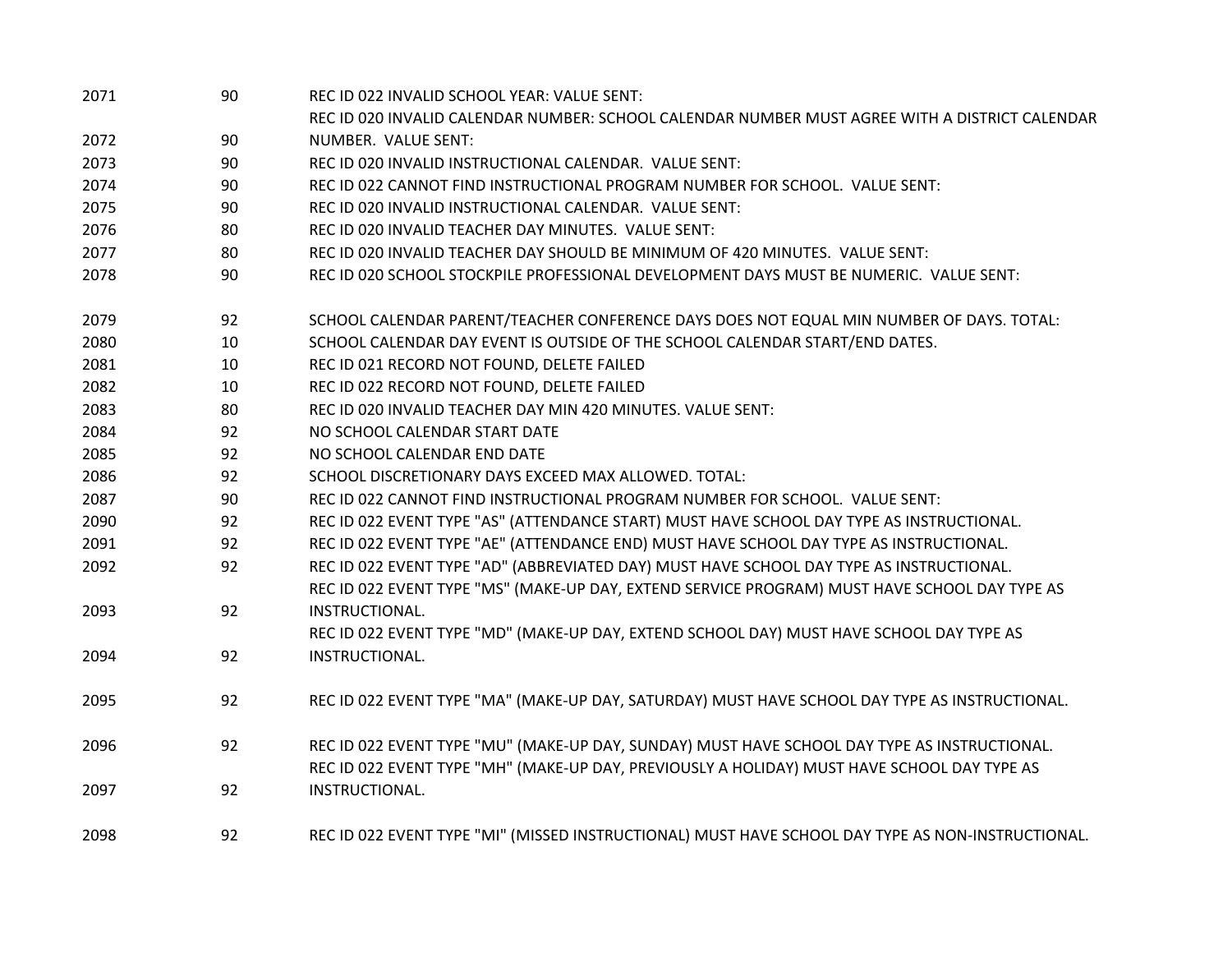| 2099 | 92 | REC ID 022 EVENT TYPE "CH" (CHRISTMAS HOLIDAY) MUST HAVE SCHOOL DAY TYPE AS NON-INSTRUCTIONAL.    |
|------|----|---------------------------------------------------------------------------------------------------|
| 2100 | 92 | REC ID 022 EVENT TYPE "SH" (SPRING HOLIDAY) MUST HAVE SCHOOL DAY TYPE AS NON-INSTRUCTIONAL.       |
| 2101 | 92 | REC ID 022 EVENT TYPE "OH" (OTHER HOLIDAY) MUST HAVE SCHOOL DAY TYPE AS NON-INSTRUCTIONAL.        |
| 2102 | 92 | REC ID 022 EVENT TYPE "TV" (TEACHER VACATION) MUST HAVE SCHOOL DAY TYPE AS NON-INSTRUCTIONAL.     |
| 2103 | 90 | REC ID 022 STOCKPILE PROFESSIONAL DEVELOPMENT DAY CANNOT BE INSTRUCTIONAL WHEN FULL DAY IS TAKEN. |
| 2104 | 90 | REC ID 021 REPORT PERIOD BEGIN OR END DATE IS NOT WITHIN THE CURRENT SCHOOL YEAR. VALUE SE        |
| 2105 | 90 | REC ID 022 EVENT DATE IS NOT WITHIN THE CURRENT SCHOOL YEAR. VALUE SENT:                          |
| 2106 | 90 | REC ID 020 INACTIVE SCHOOL ID, VALUE SENT:                                                        |
| 2107 | 90 | REC ID 021 INACTIVE SCHOOL ID, VALUE SENT:                                                        |
| 2108 | 90 | REC ID 022 INACTIVE SCHOOL ID, VALUE SENT:                                                        |
| 2112 | 92 | SCHOOL CALENDAR PERIODS HAVE DATE OVERLAP.                                                        |
| 2900 | 90 | REC ID 020 INVALID RECORD LENGTH. VALUE SENT:                                                     |
| 2901 | 90 | REC ID 021 INVALID RECORD LENGTH. VALUE SENT:                                                     |
| 2902 | 90 | REC ID 022 INVALID RECORD LENGTH. VALUE SENT:                                                     |
| 2904 | 80 | INVALID DATE FORMAT FOR SPRINT BLOCK BEGIN DATE, VALUE SENT:                                      |
| 2926 | 90 | REC ID 080 INVALID SDE COURSE CODE                                                                |
| 2999 | 80 | <b>GENERAL UNDEFINED ERROR</b>                                                                    |
| 3050 | 90 | REC ID 030 INVALID RECORD TYPE: VALUE SENT:                                                       |
| 3051 | 90 | REC ID 030 RECORD EXISTS: VALUE SENT:                                                             |
| 3052 | 10 | REC ID 030 RECORD NOT FOUND: RECORD TYPE ASSUMED NEW: VALUE SENT:                                 |
| 3053 | 90 | REC ID 030 INVALID DISTRICT ID: VALUE SENT:                                                       |
| 3054 | 90 | REC ID 030 INVALID SCHOOL ID: VALUE SENT:                                                         |
| 3055 | 90 | REC ID 030 INVALID SCHOOL YEAR: VALUE SENT:                                                       |
| 3056 | 90 | REC ID 031 INVALID RECORD TYPE: VALUE SENT:                                                       |
| 3057 | 90 | REC ID 031 RECORD EXISTS: VALUE SENT:                                                             |
| 3058 | 10 | REC ID 031 RECORD NOT FOUND: RECORD TYPE ASSUMED NEW: VALUE SENT:                                 |
| 3059 | 90 | REC ID 031 INVALID DISTRICT ID: VALUE SENT:                                                       |
| 3060 | 90 | REC ID 031 INVALID SCHOOL ID: VALUE SENT:                                                         |
| 3061 | 90 | REC ID 031 INVALID SCHOOL YEAR: VALUE SENT:                                                       |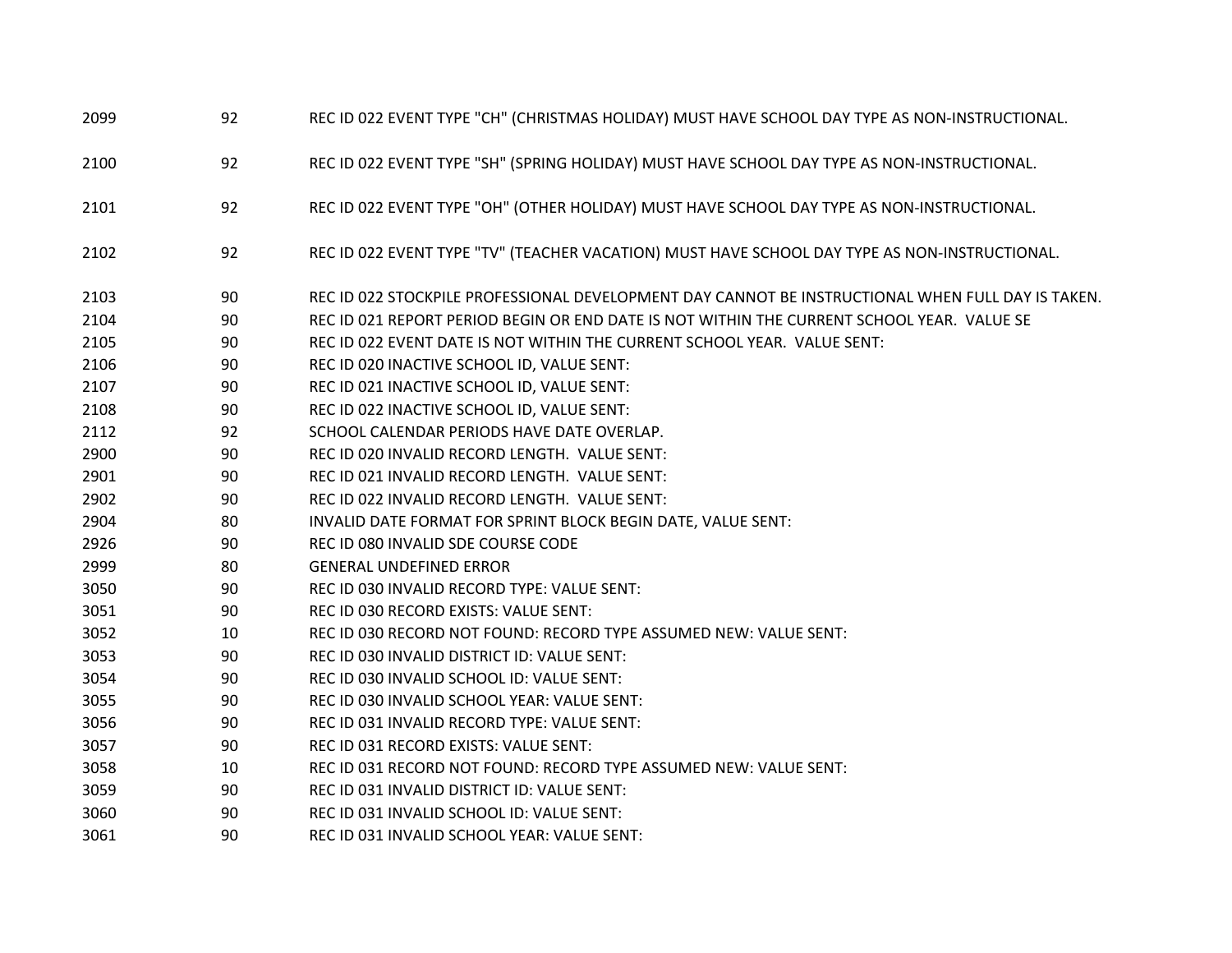| 3062 | 90 | REC ID 031 CANNOT FIND INSTRUCTIONAL PROGRAM NUMBER. VALUE SENT:                                |
|------|----|-------------------------------------------------------------------------------------------------|
| 3063 | 90 | REC ID 031 CLASS RECORD FOR CLASS SCHEDULE DOES NOT EXIST.                                      |
| 3064 | 92 | REC ID 031 MONDAY DURATION REQUIRED. VALUE SENT:                                                |
| 3065 | 92 | REC ID 031 MONDAY ASSIGNED PERIOD REQUIRED. VALUE SENT:                                         |
| 3066 | 92 | REC ID 031 TUESDAY DURATION REQUIRED. VALUE SENT:                                               |
| 3068 | 92 | REC ID 031 TUESDAY ASSIGNED PERIOD REQUIRED. VALUE SENT:                                        |
| 3069 | 92 | REC ID 031 WEDNESDAY DURATION REQUIRED. VALUE SENT:                                             |
| 3070 | 92 | REC ID 031 WEDNESDAY ASSIGNED PERIOD REQUIRED. VALUE SENT:                                      |
| 3072 | 92 | REC ID 031 THURSDAY DURATION REQUIRED FOR THURSDAY ASSIGNED PERIOD. VALUE SENT:                 |
| 3073 | 92 | REC ID 031 THURSDAY ASSIGNED PERIOD REQUIRED. VALUE SENT:                                       |
| 3075 | 92 | REC ID 031 FRIDAY DURATION REQUIRED. VALUE SENT:                                                |
| 3076 | 92 | REC ID 031 FRIDAY ASSIGNED PERIOD REQUIRED. VALUE SENT:                                         |
|      |    | REC ID 031 EITHER FRIDAY DURATION OR FRIDAY PERIOD HAVE A VALUE AND THE OTHER DOES NOT. VALUE   |
| 3077 | 92 | PROVIDED:                                                                                       |
| 3081 | 90 | REC ID 030 CLASS NOT FOUND:                                                                     |
| 3082 | 90 | REC ID 030 INVALID SDE COURSE CODE. VALUE SENT:                                                 |
| 3083 | 90 | REC ID 030 LOCAL CLASS NUMBER CANNOT BE BLANK. VALUE SENT:                                      |
| 3084 | 90 | REC ID 030 DUPLICATE LOCAL CLASS NUMBER. CANNOT ADD. VALUE SENT:                                |
| 3085 | 92 | REC ID 030 INVALID SERVICE DISTRICT ID. VALUE SENT:                                             |
| 3086 | 10 | REC ID 030 SERVICE DISTRICT ASSUMED TO BE SAME AS DISTRICT ID. VALUE SENT:                      |
| 3087 | 92 | REC ID 030 INVALID SERVICE SCHOOL ID. VALUE SENT:                                               |
| 3088 | 92 | REC ID 030 INVALID SERVICE SCHOOL ID FOR SERVICE DISTRICT ID 999                                |
| 3089 | 92 | REC ID 030 INVALID CLASS TYPE. VALUE SENT:                                                      |
| 3090 | 80 | REC ID 030 INVALID TEACHING METHOD. VALUE SENT:                                                 |
| 3091 | 92 | REC ID 030 INVALID DATE OR DATE FORMAT. VALUE SENT:                                             |
| 3092 | 92 | REC ID 030 INVALID DATE OR DATE FORMAT. VALUE SENT:                                             |
| 3095 | 90 | REC ID 030 CANNOT FIND INSTRUCTIONAL PROGRAM NUMBER FOR SCHOOL. VALUE SENT:                     |
|      |    | REC ID 031 EITHER MONDAY DURATION OR MONDAY PERIOD HAVE A VALUE AND THE OTHER DOES NOT. VALUE   |
| 3096 | 92 | PROVIDED:                                                                                       |
|      |    | REC ID 031 EITHER TUESDAY DURATION OR TUESDAY PERIOD HAVE A VALUE AND THE OTHER DOES NOT. VALUE |
| 3097 | 92 | PROVIDED:                                                                                       |
|      |    | REC ID 031 EITHER WEDNESDAY DURATION OR WEDNESDAY PERIOD HAVE A VALUE AND THE OTHER DOES NOT.   |
| 3098 | 92 | <b>VALUE PROVIDED:</b>                                                                          |
|      |    |                                                                                                 |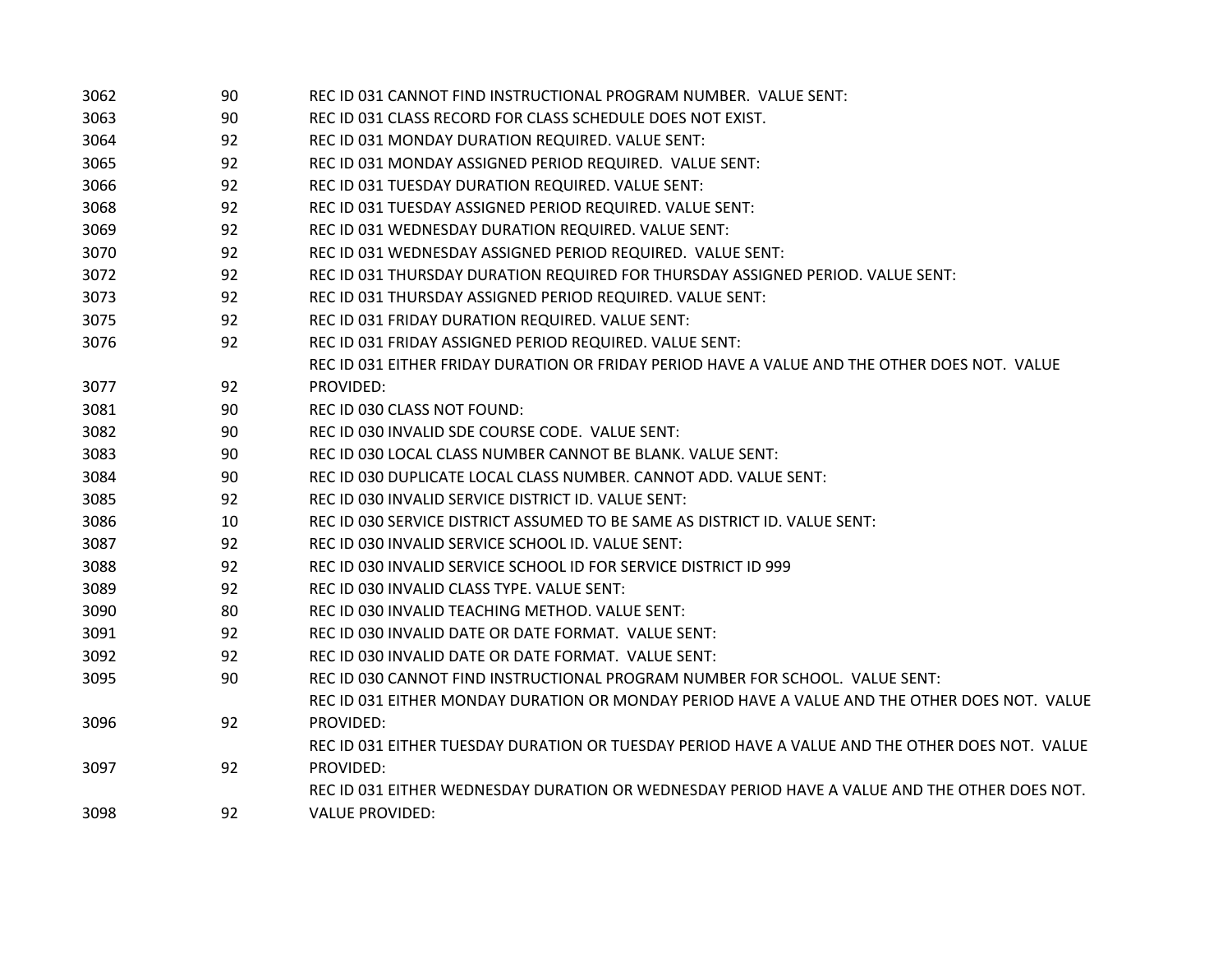|      |    | REC ID 031 EITHER THURSDAY DURATION OR THURSDAY PERIOD HAVE A VALUE AND THE OTHER DOES NOT. VALUE |
|------|----|---------------------------------------------------------------------------------------------------|
| 3099 | 92 | PROVIDED:                                                                                         |
| 3100 | 92 | REC ID 031 INVALID SATURDAY DURATION. VALUE SENT:                                                 |
| 3101 | 92 | REC ID 031 INVALID SATURDAY ASSIGNED PERIOD. VALUE SENT:                                          |
|      |    | REC ID 031 EITHER SATURDAY DURATION OR SATURDAY PERIOD HAVE A VALUE AND THE OTHER DOES NOT. VALUE |
| 3102 | 92 | PROVIDED:                                                                                         |
| 3103 | 10 | REC ID 030 RECORD NOT FOUND, DELETE FAILED                                                        |
| 3104 | 10 | REC ID 031 RECORD NOT FOUND, DELETE FAILED                                                        |
| 3105 | 92 | REC ID 030 CLASS END DATE IS PRIOR TO BEGIN DATE. VALUE SENT:                                     |
| 3106 | 92 | REC ID 031 INVALID MONDAY DURATION. VALUE SENT:                                                   |
| 3107 | 92 | REC ID 031 INVALID MONDAY ASSIGNED PERIOD. VALUE SENT:                                            |
| 3108 | 92 | REC ID 031 INVALID TUESDAY DURATION. VALUE SENT:                                                  |
| 3109 | 92 | REC ID 031 INVALID TUESDAY ASSIGNED PERIOD. VALUE SENT:                                           |
| 3110 | 92 | REC ID 031 INVALID WEDNESDAY DURATION. VALUE SENT:                                                |
| 3111 | 92 | REC ID 031 INVALID WEDNESDAY ASSIGNED PERIOD. VALUE SENT:                                         |
| 3112 | 92 | REC ID 031 INVALID THURSDAY DURATION. VALUE SENT:                                                 |
| 3113 | 92 | REC ID 031 INVALID THURSDAY ASSIGNED PERIOD. VALUE SENT:                                          |
| 3114 | 92 | REC ID 031 INVALID FRIDAY DURATION. VALUE SENT:                                                   |
| 3115 | 92 | REC ID 031 INVALID FRIDAY ASSIGNED PERIOD. VALUE SENT:                                            |
| 3116 | 90 | REC ID 030 CLASS BEGIN OR END DATE IS NOT WITHIN THE CURRENT SCHOOL YEAR. VALUE SENT:             |
| 3117 | 90 | REC ID 030 INACTIVE SCHOOL ID, VALUE SENT:                                                        |
| 3118 | 90 | REC ID 030 INACTIVE SERVICE SCHOOL ID, VALUE SENT:                                                |
| 3119 | 90 | REC ID 031 INACTIVE SCHOOL ID, VALUE SENT:                                                        |
| 3900 | 90 | REC ID 030 INVALID RECORD LENGTH. VALUE SENT:                                                     |
| 3901 | 90 | REC ID 030 INVALID RECORD LENGTH. VALUE SENT:                                                     |
| 3902 | 90 | REC ID 031 INVALID RECORD LENGTH. VALUE SENT:                                                     |
| 3999 | 80 | <b>GENERAL UNDEFINED ERROR</b>                                                                    |
| 4001 | 10 | REC ID 040 INVALID COUNTY. VALUE SENT:                                                            |
| 4002 | 10 | REC ID 040 INVALID STATE. VALUE SENT:                                                             |
| 4003 | 10 | REC ID 040 INVALID COUNTRY. VALUE SENT:                                                           |
| 4017 | 90 | REC ID 040 CANNOT FIND INSTRUCTIONAL PROGRAM NUMBER FOR SCHOOL. VALUE SENT:                       |
| 4018 | 90 | REC ID 040 STUDENT SSN MUST BE NUMERIC. VALUE SENT:                                               |
| 4019 | 90 | REC ID 040 STUDENT PIN MUST BE NUMERIC. VALUE SENT:                                               |
| 4020 | 90 | REC ID 040 FIRST NAME REQUIRED.                                                                   |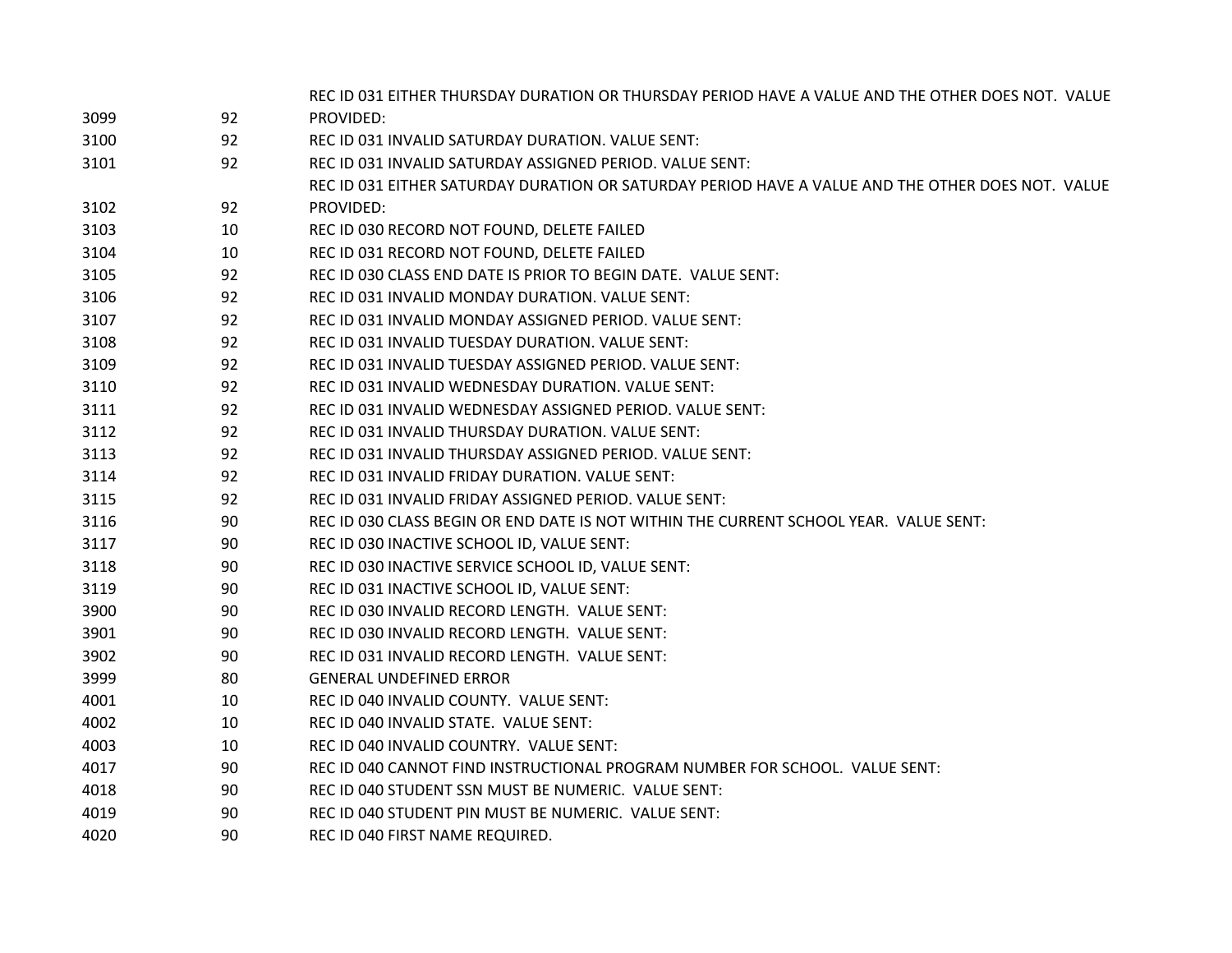| 4021 | 90 | REC ID 040 LAST NAME REQUIRED.                                                                  |
|------|----|-------------------------------------------------------------------------------------------------|
| 4022 | 30 | REC ID 040 INVALID DATE OR DATE FORMAT FOR DATE OF BIRTH. VALUE SENT:                           |
| 4023 | 92 | REC ID 040 STUDENT COULD NOT BE FOUND WITH PROVIDED STUDENT PREVIOUS SSN. VALUE SENT:           |
| 4024 | 80 | REC ID 040 INVALID STUDENT PREVIOUS SSN. VALUE SENT:                                            |
| 4025 | 92 | REC ID 040 STUDENT COULD NOT BE FOUND WITH PROVIDED STUDENT PREVIOUS PIN. VALUE SENT:           |
| 4026 | 80 | REC ID 040 INVALID STUDENT PREVIOUS PIN. VALUE SENT:                                            |
| 4027 | 90 | REC ID 040 PREVIOUS FIRST NAME NOT FOUND. VALUE SENT:                                           |
| 4028 | 90 | REC ID 040 PREVIOUS LAST NAME NOT FOUND. VALUE SENT:                                            |
| 4029 | 92 | REC ID 040 INVALID GENDER. VALUE SENT:                                                          |
| 4030 | 90 | REC ID 040 INVALID ETHNIC ORIGIN. VALUE SENT:                                                   |
| 4031 | 10 | REC ID 041 PRIMARY DISTRICT AND SCHOOL ASSUMED SAME AS TRANSMITTING DISTRICT AND SCHOOL.        |
| 4032 | 92 | REC ID 041 PRIMARY DISTRICT AND SCHOOL REQUIRED FOR RECEIVING PARTIAL SERVICE.                  |
| 4033 | 10 | REC ID 041PRIMARY DISTRICT AND PRIMARY SCHOOL ASSUMED SAME AS TRANSMITTING DISTRICT AND SCHOOL  |
|      |    | REC ID 041 PRIMARY DISTRICT AND SCHOOL REQUIRED TO BE DIFFERENT FROM TRANSMITTING DISTRICT AND  |
| 4034 | 92 | SCHOOL FOR PARTIAL SERVICE                                                                      |
| 4035 | 92 | REC ID 041 PRIMARY DISTRICT AND PRMARY SCHOOL REQUIRED FOR RECEIVING PARTIAL SERVICE            |
|      |    | REC ID 041 TRANSMITTING DISTRICT AND SCHOOL ARE DIFFERENT THAN PRMARY DISTRICT AND SCHOOL: BOTH |
| 4036 | 92 | <b>CANNOT BE PRIMARY PROVIDER</b>                                                               |
| 4037 | 90 | REC ID 041 STUDENT SSN MUST BE NUMERIC. VALUE SENT:                                             |
| 4038 | 90 | REC ID 041STUDENT PIN MUST BE NUMERIC. VALUE SENT:                                              |
| 4039 | 90 | REC ID 041 CANNOT FIND INSTRUCTIONAL PROGRAM NUMBER FOR SCHOOL. VALUE SENT:                     |
| 4040 | 92 | REC ID 041 INVALID INSTR SERVICE PERIOD TYPE OF SERVICE. VALUE SENT:                            |
| 4041 | 90 | REC ID 041 INVALID DATE OR DATE FORMAT FOR ENROLLMENT DATE. VALUE SENT:                         |
| 4042 | 90 | REC ID 041 INVALID DATE OR DATE FORMAT FOR ENROLLMENT DATE. VALUE SENT:                         |
| 4043 | 90 | REC ID 041 INVALID ENROLLMENT REASON. VALUE SENT:                                               |
| 4044 | 80 | REC ID 041 INVALID ENGLISH LANGUAGE BACKGROUND. VALUE SENT:                                     |
| 4045 | 10 | REC ID 041 INVALID COURSE OF STUDY. VALUE SENT:                                                 |
| 4046 | 80 | REC ID 041 INVALID PRIMARY DISTRICT ID. VALUE SENT:                                             |
| 4047 | 80 | REC ID 041 INVALID PRIMARY SCHOOL ID. VALUE SENT:                                               |
|      |    | REC ID 041 ENROLLMENT DATE COULD NOT BE FOUND TO EDIT, EDIT APPLIED TO MOST CURRENT ENROLLMENT, |
| 4048 | 10 | ALL DATA FIELDS UPDATED FROM EDIT RECORD.                                                       |
| 4049 | 92 | NO WITHDRAWAL FOR STUDENT FROM OTHER SCHOOL                                                     |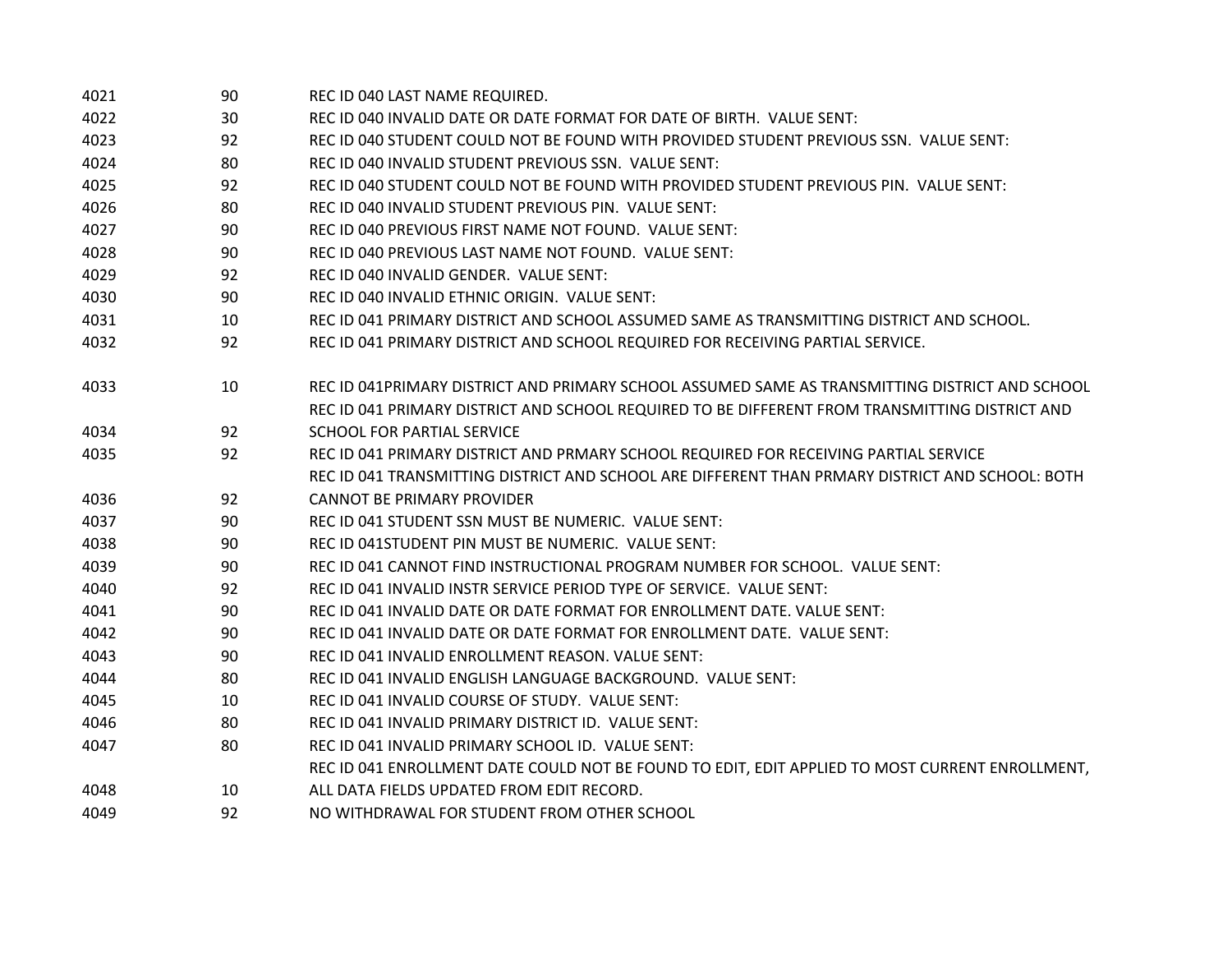|      |    | NO E OR E1 ENROLLMENT CODE FOUND FOR STUDENT, MUST BE CORRECTED. STUDENT WILL NOT BE COUNTED IN |
|------|----|-------------------------------------------------------------------------------------------------|
| 4050 | 92 | NET ENROLLMENT AT ANY SCHOOL.                                                                   |
| 4051 | 92 | STUDENT ENROLLED IN TWO SCHOOLS AS THE PRIMARY SCHOOL FOR THE SAME DATES.                       |
| 4052 | 90 | REC ID 042 CANNOT FIND INSTRUCTIONAL PROGRAM NUMBER FOR SCHOOL. VALUE SENT:                     |
| 4053 | 90 | REC ID 042 STUDENT SSN MUST BE NUMERIC. VALUE SENT:                                             |
| 4054 | 90 | REC ID 042 STUDENT PIN MUST BE NUMERIC. VALUE SENT:                                             |
| 4055 | 92 | REC ID 042 INVALID FUND INELIG STATUS. VALUE SENT:                                              |
| 4056 | 90 | REC ID 042 INVALID DATE OR DATE FORMAT FOR FUND INELIG BEGIN DATE. VALUE SENT:                  |
| 4057 | 90 | REC ID 042 NVALID DATE OR DATE FORMAT FOR FUND INELIG END DATE. VALUE SENT:                     |
| 4058 | 90 | REC ID 043 CANNOT FIND INSTRUCTIONAL PROGRAM NUMBER FOR SCHOOL. VALUE SENT:                     |
| 4059 | 90 | REC ID 043 INVALID INSTRUCTIONAL GRADE ASSIGNMENT. VALUE SENT:                                  |
| 4060 | 90 | REC ID 043 STUDENT SSN MUST BE NUMERIC. VALUE SENT:                                             |
| 4061 | 90 | REC ID 043 STUDENT PIN MUST BE NUMERIC. VALUE SENT:                                             |
| 4062 | 80 | REC ID 043 INVALID DATE OR DATE FORMAT FOR INSTR GRADE ASSIGNMENT DATE. VALUE SENT:             |
| 4063 | 90 | REC ID 044 ADULT RECORDS SHOULD NOT BE TRANSMITTED, MUST DELETE STUDENT.                        |
| 4064 | 30 | REC ID 044 STUDENT MUST HAVE A CLASSIFICATION TYPE. NONE PROVIDED.                              |
| 4065 | 90 | REC ID 044 CANNOT FIND INSTRUCTIONAL PROGRAM NUMBER FOR SCHOOL. VALUE SENT:                     |
| 4066 | 90 | REC ID 044 STUDENT SSN MUST BE NUMERIC. VALUE SENT:                                             |
| 4067 | 90 | REC ID 044 STUDENT PIN MUST BE NUMERIC. VALUE SENT:                                             |
| 4068 | 90 | REC ID 044 INVALID STUDENT CLASSIFICATION TYPE. VALUE SENT:                                     |
| 4069 | 80 | REC ID 044 INVALID DATE OR DATE FORMAT FOR STUDENT CLASSIFY BEGIN DATE. VALUE SENT:             |
| 4070 | 30 | REC ID 044 INVALID DATE OR DATE FORMAT FOR STUDENT CLASSIFY END DATE. VALUE SENT:               |
| 4071 | 90 | REC ID 045 INVALID EST MILES TRANSPORTED. VALUE SENT:                                           |
| 4072 | 90 | REC ID 045 STUDENT SSN MUST BE NUMERIC. VALUE SENT:                                             |
| 4073 | 90 | REC ID 045 STUDENT PIN MUST BE NUMERIC. VALUE SENT:                                             |
| 4074 | 90 | REC ID 045 CANNOT FIND INSTRUCTIONAL PROGRAM NUMBER FOR SCHOOL. VALUE SENT:                     |
| 4075 | 90 | REC ID 046 CANNOT FIND INSTRUCTIONAL PROGRAM NUMBER FOR SCHOOL. VALUE SENT:                     |
| 4076 | 90 | REC ID 046 STUDENT SSN MUST BE NUMERIC. VALUE SENT:                                             |
| 4077 | 90 | REC ID 046 STUDENT PIN MUST BE NUMERIC. VALUE SENT:                                             |
| 4078 | 90 | REC ID 046 INVALID DISCIPLINARY ACTION TYPE. VALUE SENT:                                        |
| 4079 | 90 | REC ID 046INVALID DATE OR DATE FORMAT FOR DISCIPLINARY BEGIN DATE. VALUE SENT:                  |
| 4080 | 90 | REC ID 046 INVALID DATE OR DATE FORMAT FOR DISCIPLINARY END DATE. VALUE SENT:                   |
| 4081 | 90 | REC ID 046 INVALID DISCIPLINARY PRIMARY REASON . VALUE SENT:                                    |
| 4082 | 90 | REC ID 046 NO OFFENSE DATE PROVIDED.                                                            |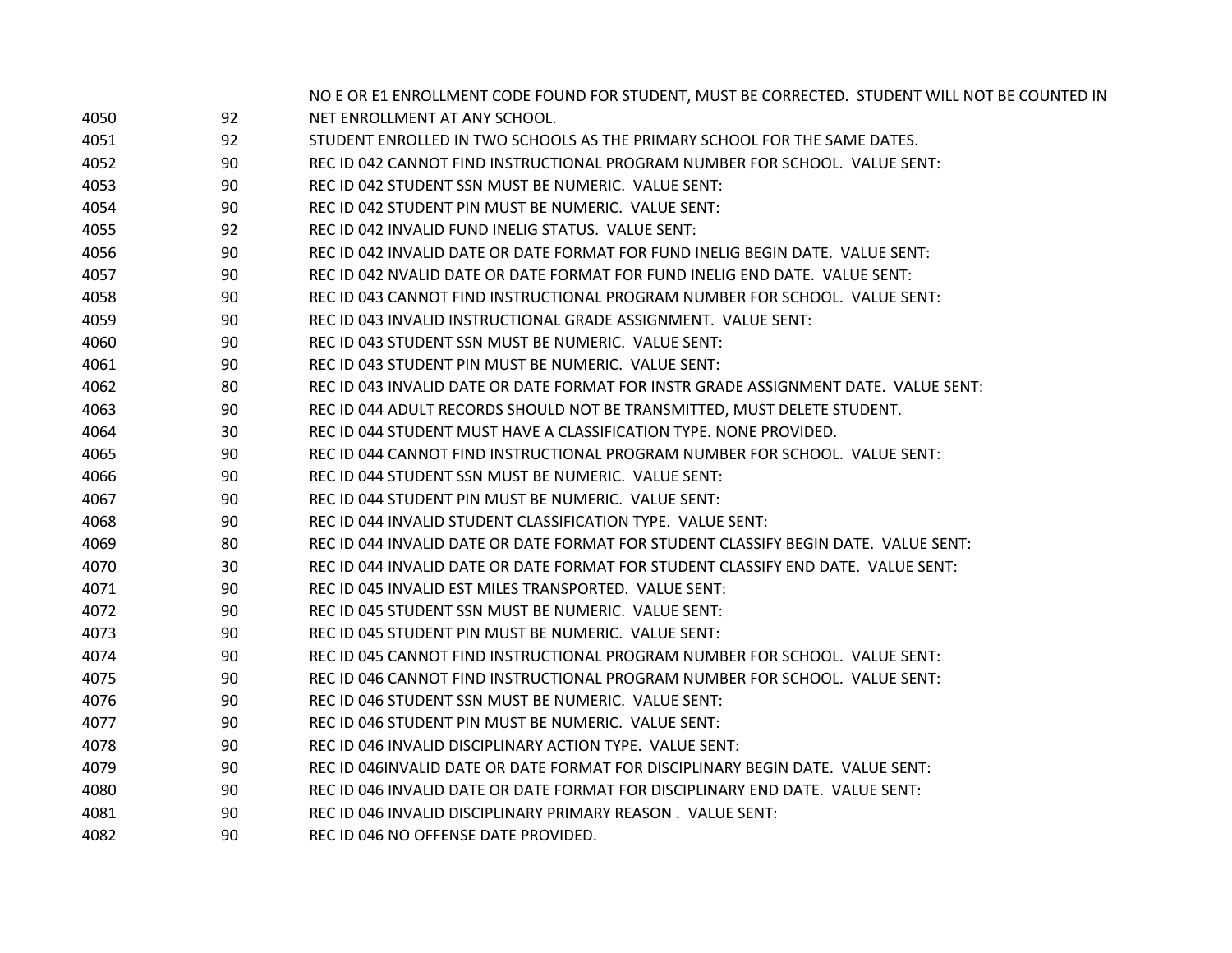| 4083 | 90 | REC ID 046 INVALID DATE OR DATE FORMAT FOR DISCIPLINARY OFFENSE DATE. VALUE SENT:           |
|------|----|---------------------------------------------------------------------------------------------|
| 4084 | 90 | REC ID 047 MUST PROVIDE STUDENT STANDARD DATE.                                              |
| 4085 | 92 | REC ID 047 INVALID STUDENT STANDARD DAY MINUTES.                                            |
| 4086 | 10 | REC ID 047 NO STUDENT STANDARD DAY EFFECTIVE DATE PROVIDED: ASSUMED ENROLLMENT DATE.        |
| 4087 | 90 | REC ID 047 CANNOT FIND INSTRUCTIONAL PROGRAM NUMBER FOR SCHOOL. VALUE SENT:                 |
| 4089 | 90 | REC ID 047 STUDENT SSN MUST BE NUMERIC. VALUE SENT:                                         |
| 4090 | 90 | REC ID 047 STUDENT PIN MUST BE NUMERIC. VALUE SENT:                                         |
| 4091 | 10 | REC ID 040 COUNTY CODE, STATE CODE, OR COUNTRY CODE IS INVALID OR MISSING.                  |
| 4092 | 90 | REC ID 047 INVALID DATE OR DATE FORMAT FOR STUDENT STANDARD DAY EFFECTIVE DATE. VALUE SENT: |
| 4093 | 90 | REC ID 048 CANNOT FIND INSTRUCTIONAL PROGRAM NUMBER FOR SCHOOL. VALUE SENT:                 |
| 4094 | 90 | REC ID 048 STUDENT SSN MUST BE NUMERIC. VALUE SENT:                                         |
| 4095 | 90 | REC ID 048 STUDENT PIN MUST BE NUMERIC. VALUE SENT:                                         |
| 4096 | 90 | REC ID 048 LOCAL CLASS NUMBER NOT FOUND.                                                    |
| 4097 | 90 | REC ID 048 INVALID DATE OR DATE FORMAT FOR STUDENT CLASS BEGIN DATE. VALUE SENT:            |
| 4098 | 90 | REC ID 048 INVALID DATE OR DATE FORMAT FOR STUDENT CLASS END DATE. VALUE SENT:              |
| 4099 | 80 | REC ID 048 INVALID VOCATIONAL OUTSIDE IEP. VALUE SENT:                                      |
| 4100 | 90 | REC ID 049 CANNOT FIND INSTRUCTIONAL PROGRAM NUMBER FOR SCHOOL. VALUE SENT:                 |
| 4101 | 90 | REC ID 049 STUDENT SSN MUST BE NUMERIC. VALUE SENT:                                         |
| 4102 | 90 | REC ID 049 STUDENT PIN MUST BE NUMERIC. VALUE SENT:                                         |
| 4103 | 90 | REC ID 049 INVALID DATE OR DATE FORMAT FOR ATTENDANCE DATE. VALUE SENT:                     |
| 4104 | 90 | REC ID 049 INVALID ATTENDANCE TYPE. VALUE SENT:                                             |
| 4105 | 90 | REC ID 050 CANNOT FIND INSTRUCTIONAL PROGRAM NUMBER FOR SCHOOL. VALUE SENT:                 |
| 4106 | 90 | REC ID 050 STUDENT SSN MUST BE NUMERIC. VALUE SENT:                                         |
| 4107 | 90 | REC ID 050 STUDENT PIN MUST BE NUMERIC. VALUE SENT:                                         |
| 4108 | 90 | REC ID 050 INVALID DATE OR DATE FORMAT FOR WITHDRAW DATE. VALUE SENT:                       |
| 4109 | 90 | REC ID 050 INVALID WITHDRAW REASON. VALUE SENT:                                             |
| 4110 | 92 | REC ID 051 COMPLETIONS REQUIRE DATE: TYPE: AND PERIOD.                                      |
| 4111 | 90 | REC ID 051 STUDENT SSN MUST BE NUMERIC. VALUE SENT:                                         |
| 4112 | 90 | REC ID 051 STUDENT PIN MUST BE NUMERIC. VALUE SENT:                                         |
| 4113 | 90 | REC ID 051 INVALID DATE OR DATE FORMAT FOR END OF SERVICE ACTION DATE. VALUE SENT:          |
| 4114 | 90 | REC ID 051 INVALID END OF SERVICE ACTION. VALUE SENT:                                       |
| 4115 | 90 | REC ID 051 INVALID DATE OR DATE FORMAT FOR COMPLETION DOCUMENT DATE. VALUE SENT:            |
| 4116 | 90 | REC ID 051 INVALID COMPLETION DOCUMENT TYPE. VALUE SENT:                                    |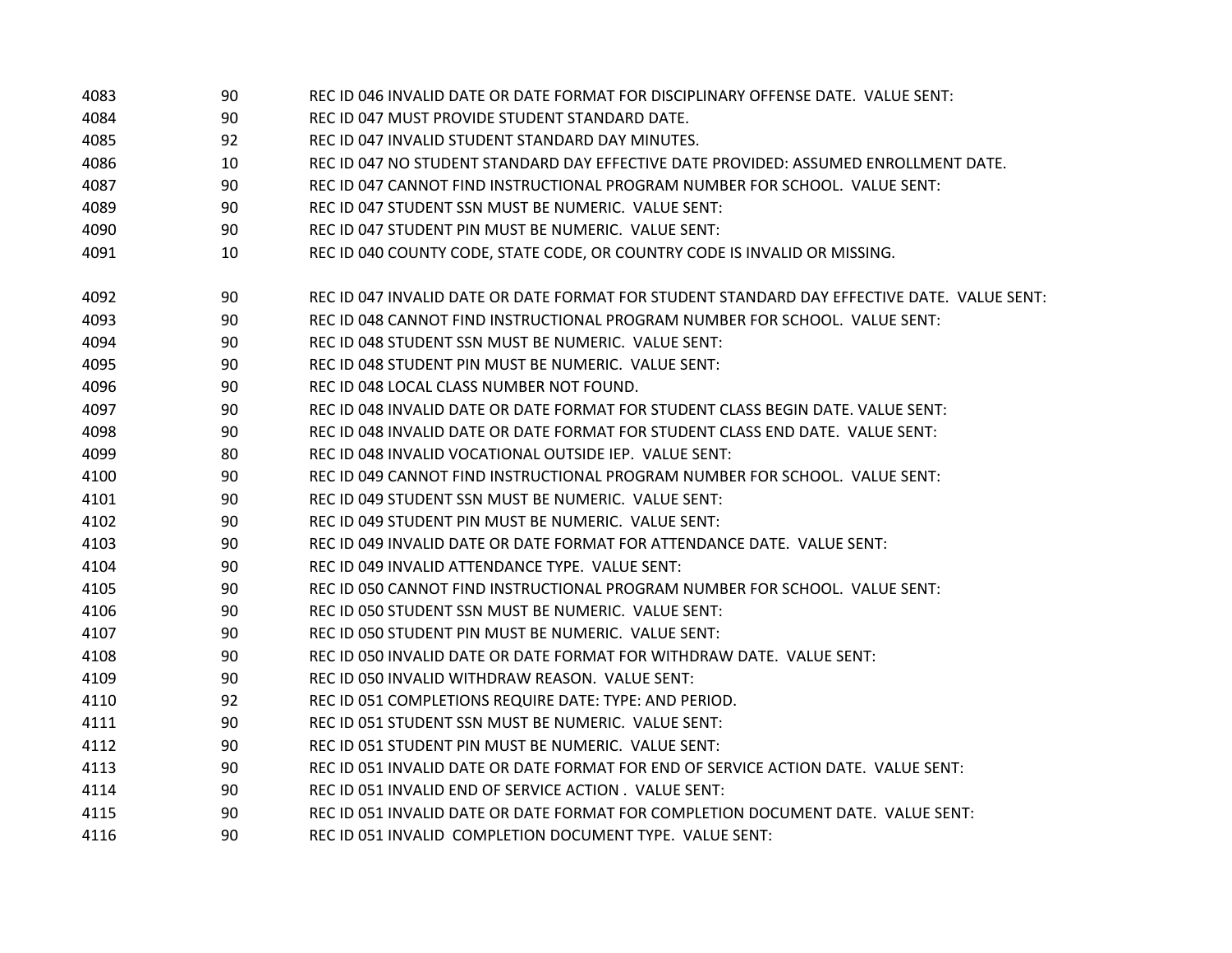| 4117 | 90 | REC ID 051 INVALID COMPLETION DOCUMENT PERIOD. VALUE SENT:                                   |
|------|----|----------------------------------------------------------------------------------------------|
| 4118 | 90 | REC ID 090 STUDENT SSN MUST BE NUMERIC. VALUE SENT:                                          |
| 4119 | 90 | REC ID 091 STUDENT SSN MUST BE NUMERIC. VALUE SENT:                                          |
| 4120 | 90 | REC ID 090 STUDENT PIN MUST BE NUMERIC. VALUE SENT:                                          |
| 4123 | 80 | REC ID 090 FIRST NAME IS REQUIRED.                                                           |
| 4124 | 90 | REC ID 090 LAST NAME IS REQUIRED. VALUE SENT:                                                |
| 4125 | 30 | REC ID 090 INVALID DATE OR DATE FORMAT FOR DATE OF BIRTH. VALUE SENT:                        |
| 4126 | 30 | REC ID 090 DATE OF BIRTH IN FUTURE. VALUE SENT:                                              |
| 4127 | 30 | REC ID 090 INVALID STUDENT CLASSIFICATION TYPE. VALUE SENT:                                  |
| 4128 | 92 | REC ID 090 INVALID PRIMARY SCHOOL ID. VALUE SENT:                                            |
| 4129 | 90 | REC ID 090 INVALID PRIMARY DISTRICT ID. VALUE SENT:                                          |
| 4130 | 80 | REC ID 090 INVALID STUDENT PREVIOUS SSN. VALUE SENT:                                         |
| 4131 | 80 | REC ID 090 INVALID STUDENT PREVIOUS PIN. VALUE SENT:                                         |
| 4132 | 90 | REC ID 090 INVALID PREVIOUS FIRST NAME. VALUE SENT:                                          |
| 4133 | 90 | REC ID 090 INVALID PREVIOUS MIDDLE NAME. VALUE SENT:                                         |
| 4134 | 90 | REC ID 090 INVALID PREVIOUS LAST NAME. VALUE SENT:                                           |
| 4135 | 90 | REC ID 090 CANNOT FIND INSTRUCTIONAL PROGRAM NUMBER FOR SCHOOL. VALUE SENT:                  |
| 4136 | 92 | REC ID 090 INVALID GENDER. VALUE SENT:                                                       |
| 4137 | 92 | REC ID 090 INVALID RACE/ETHNIC. VALUE SENT:                                                  |
| 4138 | 80 | REC ID 090 INVALID SE INSTR SERVICE PERIOD TYPE OF SERVICE. VALUE SENT:                      |
| 4139 | 90 | REC ID 091 INVALID SE INSTRUCTIONAL GRADE ASSIGNMENT. VALUE SENT:                            |
| 4140 | 80 | REC ID 091 INVALID DATE OR DATE FORMAT FOR SE INSTRIGRADE ASSIGNMENT BEGIN DATE. VALUE SENT: |
| 4141 | 80 | REC ID 091 INVALID DATE OR DATE FORMAT FOR SE INSTR GRADE ASSIGNMENT END DATE. VALUE SENT:   |
| 4142 | 90 | REC ID 092 INVALID SE OPTION LEVEL. VALUE SENT:                                              |
| 4143 | 90 | REC ID 092 INVALID SE OPTION NUMBER. VALUE SENT:                                             |
| 4144 | 90 | REC ID 092 INVALID DATE OR DATE FORMAT FOR SE OPTION BEGIN DATE. VALUE SENT:                 |
| 4145 | 80 | REC ID 092 INVALID DATE OR DATE FORMAT FOR SE OPTION END DATE. VALUE SENT:                   |
| 4146 | 92 | REC ID 092 SECONDARY OPTION LEVEL NOT ALLOWED WITH PRIMARY OPTION LEVEL. VALUE SENT:         |
| 4148 | 90 | REC ID 040 INACTIVE SCHOOL ID, VALUE SENT:                                                   |
| 4149 | 90 | REC ID 041 INACTIVE SCHOOL ID, VALUE SENT:                                                   |
| 4150 | 90 | REC ID 041 INACTIVE PRIMARY SCHOOL ID, VALUE SENT:                                           |
| 4151 | 90 | REC ID 042 INACTIVE SCHOOL ID, VALUE SENT:                                                   |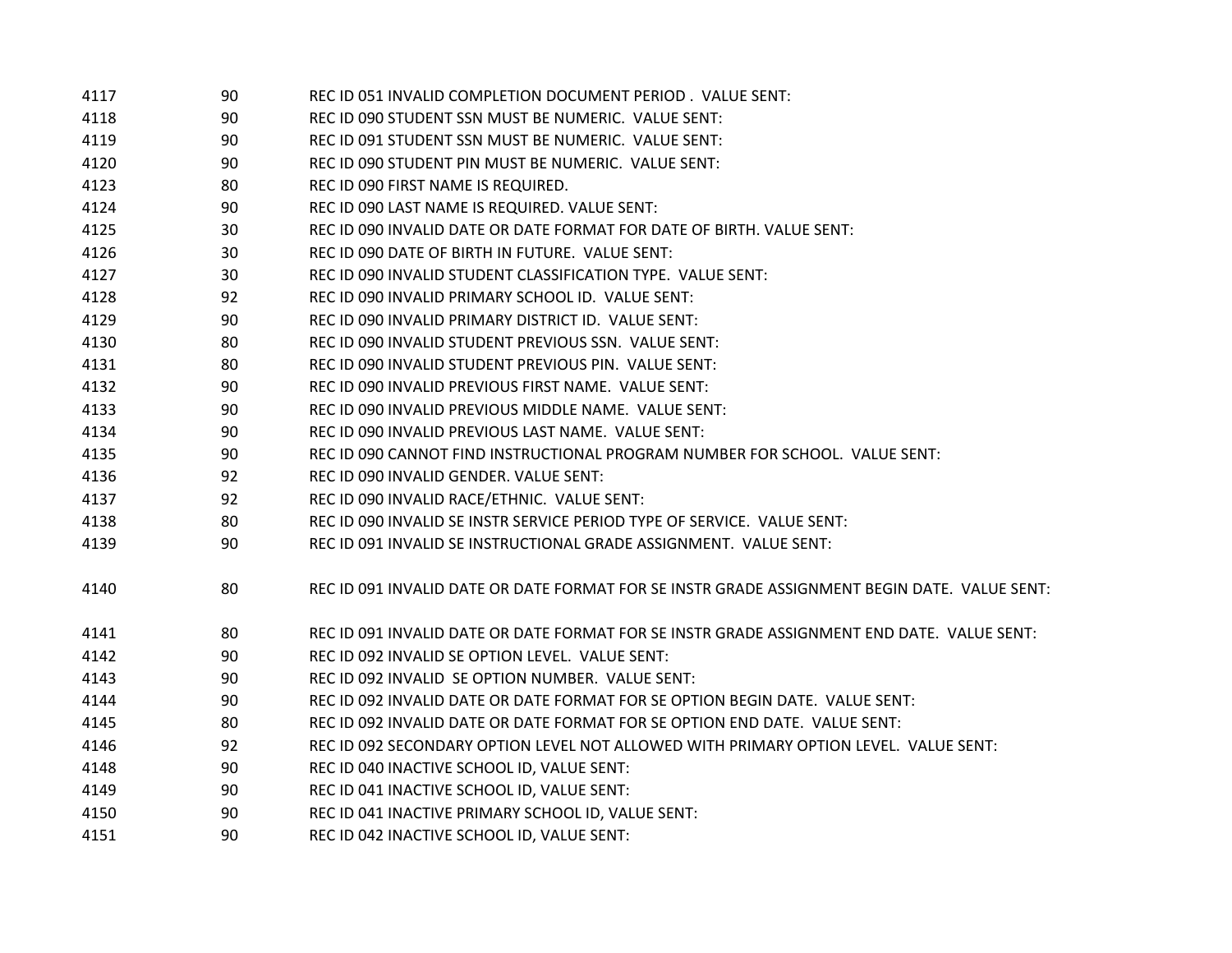| 4152 | 90 | REC ID 043 INACTIVE SCHOOL ID, VALUE SENT:                                                  |
|------|----|---------------------------------------------------------------------------------------------|
| 4153 | 90 | REC ID 044 INACTIVE SCHOOL ID, VALUE SENT:                                                  |
| 4154 | 90 | REC ID 045 INACTIVE SCHOOL ID, VALUE SENT:                                                  |
| 4155 | 90 | REC ID 046 INACTIVE SCHOOL ID, VALUE SENT:                                                  |
| 4156 | 90 | REC ID 047 INACTIVE PRIMARY SCHOOL ID, VALUE SENT:                                          |
| 4157 | 90 | REC ID 048 INACTIVE SCHOOL ID, VALUE SENT:                                                  |
| 4158 | 90 | REC ID 049 INACTIVE SCHOOL ID, VALUE SENT:                                                  |
| 4159 | 90 | REC ID 050 INACTIVE SCHOOL ID, VALUE SENT:                                                  |
| 4160 | 90 | REC ID 051 INACTIVE SCHOOL ID, VALUE SENT:                                                  |
| 4161 | 90 | REC ID 090 INACTIVE SCHOOL ID, VALUE SENT:                                                  |
| 4162 | 90 | REC ID 090 INACTIVE SCHOOL ID, VALUE SENT:                                                  |
| 4163 | 90 | REC ID 091 INACTIVE SCHOOL ID, VALUE SENT:                                                  |
| 4164 | 90 | REC ID 092 INACTIVE SCHOOL ID, VALUE SENT:                                                  |
| 4165 | 90 | REC ID 051 INVALID COMPLETION DOCUMENT DATA.                                                |
| 4166 | 10 | REC ID 041 INVALID HOMELESS RESIDENCE. VALUE SENT:                                          |
| 4167 | 10 | REC ID 041 INVALID HOMELESS MCKINNEY VENTO. VALUE SENT:                                     |
| 4168 | 10 | REC ID 041 INVALID HOMELESS UNACCOMPANIED YOUTH. VALUE SENT:                                |
| 4200 | 90 | REC ID 041 NO STUDENT RECORD FOUND.                                                         |
| 4201 | 90 | REC ID 042 NO STUDENT RECORD FOUND.                                                         |
| 4202 | 90 | REC ID 043 NO STUDENT RECORD FOUND.                                                         |
| 4203 | 90 | REC ID 044 NO STUDENT RECORD FOUND.                                                         |
| 4204 | 90 | REC ID 045 NO STUDENT RECORD FOUND.                                                         |
| 4205 | 90 | REC ID 046 NO STUDENT RECORD FOUND.                                                         |
| 4206 | 90 | REC ID 047 NO STUDENT RECORD FOUND.                                                         |
| 4207 | 90 | REC ID 048 STUDENT ENROLLMENT NOT FOUND OR CLASS ASSIGNMENT PRIOR TO ENROLLMENT BEGIN DATE. |
| 4208 | 90 | REC ID 049 NO STUDENT RECORD FOUND.                                                         |
| 4209 | 90 | REC ID 050 NO STUDENT RECORD FOUND.                                                         |
|      |    | REC ID 051 NO STUDENT RECORD FOUND OR THE END OF SERVICE DATE OR THE COMPLETION DOC DATE IS |
| 4210 | 90 | OUTSIDE OF INDICATED SCHOOL YEAR                                                            |
| 4211 | 90 | REC ID 051 CANNOT FIND INSTRUCTIONAL PROGRAM NUMBER FOR SCHOOL. VALUE SENT:                 |
| 4212 | 80 | REC ID 091 STUDENT PIN MUST BE NUMERIC. VALUE SENT:                                         |
| 4213 | 80 | REC ID 092STUDENT PIN MUST BE NUMERIC. VALUE SENT:                                          |
| 4220 | 80 | REC ID 092 STUDENT SSN MUST BE NUMERIC. VALUE SENT:                                         |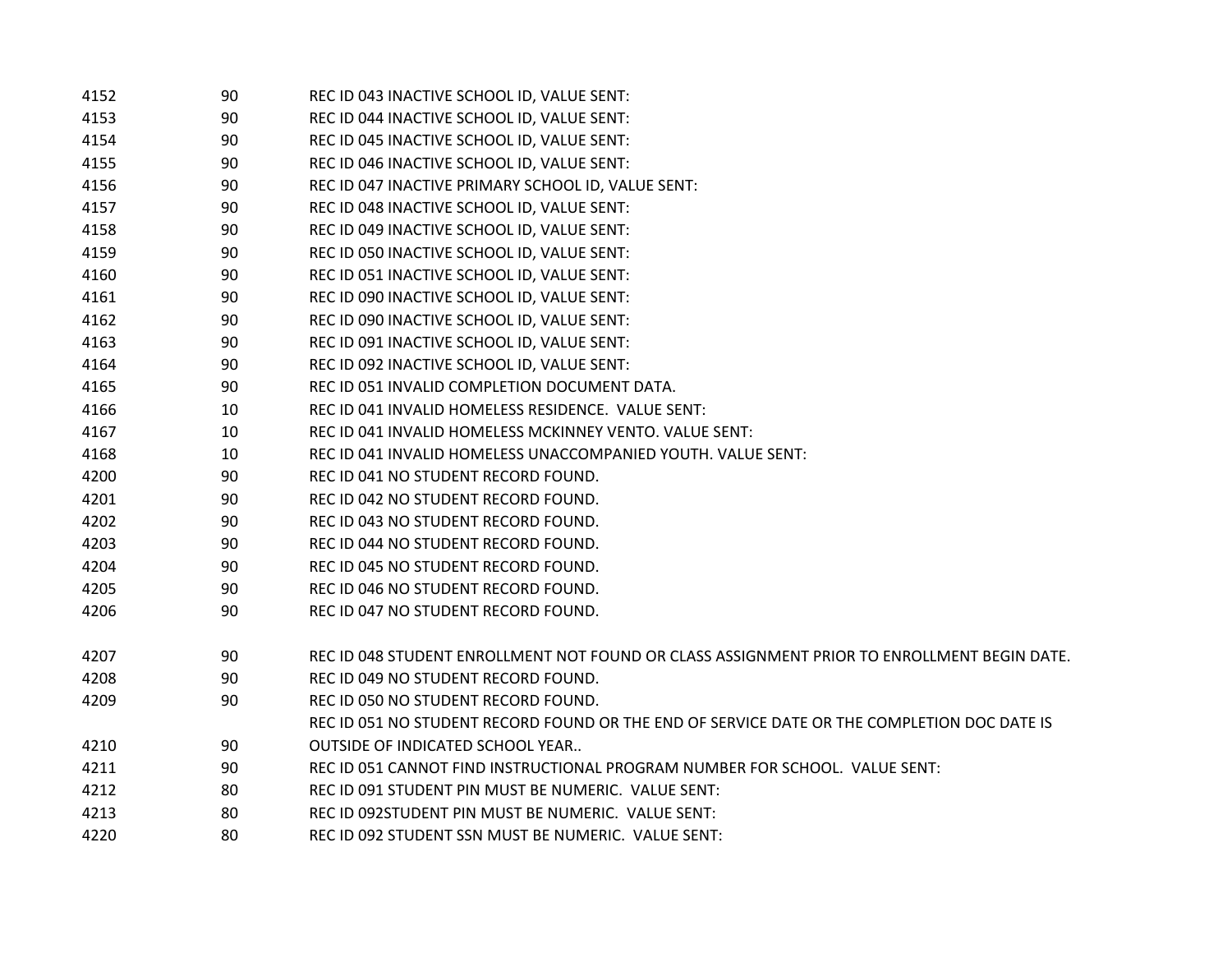| 4221 | 90 | REC ID 047 INVALID STUDENT STANDARD DAY. VALUE SENT:                                                  |
|------|----|-------------------------------------------------------------------------------------------------------|
| 4222 | 10 | REC ID 040 RECORD NOT FOUND, DELETE FAILED                                                            |
| 4223 | 10 | REC ID 041 RECORD NOT FOUND, DELETE FAILED                                                            |
| 4224 | 10 | REC ID 042 RECORD NOT FOUND, DELETE FAILED                                                            |
| 4225 | 10 | REC ID 043 RECORD NOT FOUND, DELETE FAILED                                                            |
| 4226 | 10 | REC ID 044 RECORD NOT FOUND, DELETE FAILED                                                            |
| 4227 | 10 | REC ID 045 RECORD NOT FOUND, DELETE FAILED                                                            |
| 4228 | 10 | REC ID 046 RECORD NOT FOUND, DELETE FAILED                                                            |
| 4229 | 10 | REC ID 047 RECORD NOT FOUND, DELETE FAILED                                                            |
| 4230 | 10 | REC ID 048 RECORD NOT FOUND, DELETE FAILED                                                            |
| 4231 | 10 | REC ID 049 RECORD NOT FOUND, DELETE FAILED                                                            |
| 4232 | 90 | REC ID 050 RECORD NOT FOUND, DELETE FAILED                                                            |
| 4234 | 10 | REC ID 051 RECORD NOT FOUND, DELETE FAILED                                                            |
| 4235 | 10 | REC ID 090 RECORD NOT FOUND, DELETE FAILED                                                            |
| 4236 | 10 | REC ID 091 RECORD NOT FOUND, DELETE FAILED                                                            |
| 4237 | 10 | REC ID 092 RECORD NOT FOUND, DELETE FAILED                                                            |
| 4238 | 90 | REC ID 092 STUDENT NOT FOUND. VALUE SENT:                                                             |
| 4239 | 10 | REC ID 040 POSSIBLE DUPLICATE STUDENT FOUND USING STUDENT PREVIOUS DATA, NEW STUDENT ADDED.           |
| 4240 | 10 | REC ID 040 POSSIBLE DUPLICATE STUDENT FOUND, NEW STUDENT ADDED.                                       |
| 4241 | 90 | REC ID 051 RECORD PREVIOUSLY EXISTS CANNOT ADD NEW RECORD: VALUE SENT:                                |
| 4242 | 92 | REC ID 044 ADULT STUDENT SHOULD NOT BE PROCESSED IN EIS, MUST DELETE STUDENT.                         |
| 4243 | 90 | REC ID 091 STUDENT NOT FOUND. VALUE SENT:                                                             |
| 4244 | 90 | REC ID 042 FUND INELIG END DATE IS PRIOR TO BEGIN DATE. VALUE SENT:                                   |
| 4245 | 90 | REC ID 044 STUDENT CLASSIFY END DATE IS PRIOR TO BEGIN DATE. VALUE SENT:                              |
| 4246 | 92 | REC ID 046 DISCIPLINARY ACTION END DATE IS PRIOR TO BEGIN DATE. VALUE SENT:                           |
| 4247 | 90 | REC ID 048 STUDENT CLASS END DATE IS PRIOR TO BEGIN DATE. VALUE SENT:                                 |
| 4248 | 90 | REC ID 091 SE INSTR GRADE END DATE IS PRIOR TO BEGIN DATE. VALUE SENT:                                |
| 4249 | 90 | REC ID 092 SE OPTION END DATE IS PRIOR TO BEGIN DATE. VALUE SENT:                                     |
|      |    | REC ID 040/090 RECORD NOT STORED DUE TO POSSIBLE CREATION OF DUPLICATE STUDENT, PLEASE CHECK BOTH     |
| 4250 | 90 | NAME AND SSN OR PIN.                                                                                  |
| 4251 | 90 | REC ID 041 ENROLLMENT DATE IS NOT WITHIN THE CURRENT SCHOOL YEAR: VALUE SENT:                         |
| 4252 | 90 | REC ID 042 FUNDING INELIGIBILITY BEGIN OR END DATE IS NOT WITHIN THE CURRENT SCHOOL YEAR. VALUE SENT: |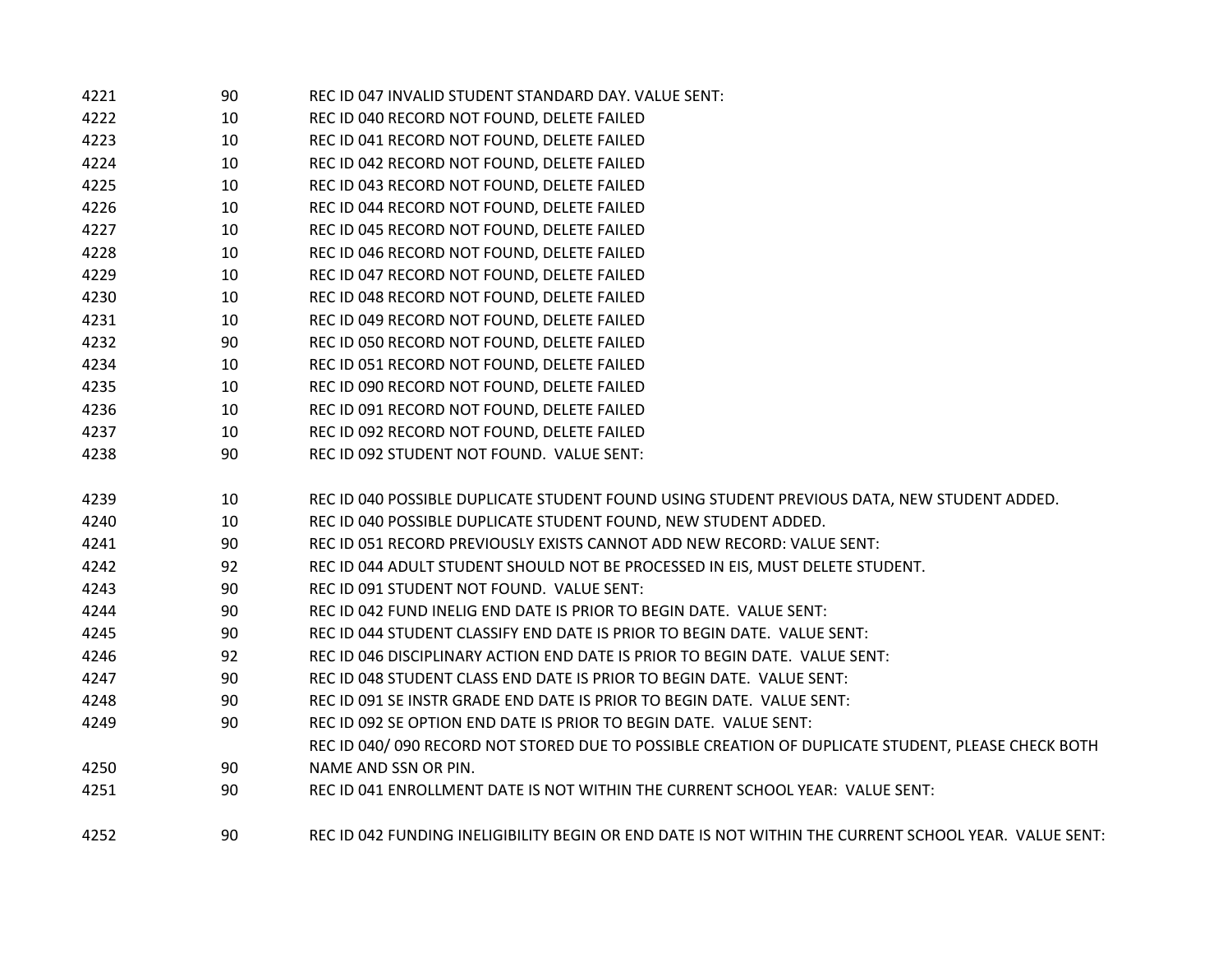| 4253 | 90 | REC ID 043 STUDENT GRADE ASSIGNMENT BEGIN DATE IS NOT WITHIN THE SCHOOL YEAR. VALUE SENT:<br>REC ID 044 STUDENT CLASSIFICATION BEGIN OR END DATE IS NOT WITHIN THE CURRENT SCHOOL YEAR. VALUE           |
|------|----|---------------------------------------------------------------------------------------------------------------------------------------------------------------------------------------------------------|
| 4254 | 90 | SENT:                                                                                                                                                                                                   |
| 4255 | 90 | REC ID 046 DISCIPLINARY ACTION BEGIN OR END DATE IS NOT WITHIN THE CURRENT SCHOOL YEAR. VALUE SENT:                                                                                                     |
| 4256 | 90 | REC ID 047 STUDENT STANDARD DAY EFFECTIVE DATE IS NOT WITHIN THE CURRENT SCHOOL YEAR. VALUE SENT:<br>REC ID 048 STUDENT CLASS ASSIGNMENT BEGIN OR END DATE IS NOT WITHIN THE CURRENT SCHOOL YEAR. VALUE |
| 4257 | 90 | SENT:                                                                                                                                                                                                   |
| 4258 | 90 | REC ID 049 ATTENDANCE DATE IS NOT WITHIN THE CURRENT SCHOOL YEAR. VALUE SENT:                                                                                                                           |
| 4259 | 90 | REC ID 050 WITHDRAW DATE IS NOT WITHIN THE CURRENT SCHOOL YEAR. VALUE SENT:                                                                                                                             |
| 4260 | 90 | REC ID 091 SE STUDENT GRADE BEGIN OR END DATE IS NOT WITHIN THE CURRENT SCHOOL YEAR. VALUE SENT:                                                                                                        |
| 4261 | 90 | REC ID 092 SE OPTION BEGIN OR END DATE IS NOT WITHIN THE CURRENT SCHOOL YEAR. VALUE SENT:                                                                                                               |
| 4262 | 90 | REC ID 040 EITHER A SSN OR PIN MUST BE PROVIDED FOR STUDENT                                                                                                                                             |
| 4263 | 90 | REC ID 041 EITHER A SSN OR PIN MUST BE PROVIDED FOR STUDENT                                                                                                                                             |
| 4265 | 90 | REC ID 043 THE INSTRUCTIONAL GRADE ASSIGNMENT DATE IS PRIOR TO ENROLLMENT DATE.                                                                                                                         |
| 4266 | 90 | REC ID 044 THE STUDENT CLASSIFY BEGIN DATE IS PRIOR TO ENROLLMENT DATE.                                                                                                                                 |
| 4267 | 90 | REC ID 047 THE STUDENT STD DAY EFFECTIVE DATE IS PRIOR TO ENROLLMENT DATE.                                                                                                                              |
| 4268 | 90 | STUDENT FOUND ON FILE USING OTHER SSN OR PIN THAN WAS PROVIDED                                                                                                                                          |
| 4269 | 90 | REC ID 052 THE STUDENT CLUB MEMBERSHIP BEGIN DATE IS PRIOR TO ENROLLMENT DATE.                                                                                                                          |
| 4270 | 80 | INVALID STUDENT IMMIGRANT STATUS, VALUE SENT:                                                                                                                                                           |
| 4271 | 80 | INVALID DATE FORMAT FOR DATE ENTERED USA FOR IMMIGRANT STUDENT, VALUE SENT:                                                                                                                             |
| 4272 | 80 | INVALID NATIVE LANGUAGE SENT FOR STUDENT, VALUE SENT:                                                                                                                                                   |
| 4273 | 90 | REC ID 052 INVALID STUDENT CLUB TYPE. VALUE SENT:                                                                                                                                                       |
| 4274 | 90 | REC ID 052 INVALID DATE OR DATE FORMAT FOR STUDENT CLUB MEMBERSHIP BEGIN DATE. VALUE SENT:                                                                                                              |
| 4275 | 90 | REC ID 052 INVALID DATE OR DATE FORMAT FOR STUDENT CLUB MEMBERSHIP END DATE. VALUE SENT:                                                                                                                |
| 4276 | 90 | REC ID 055 THE CONCENTRATOR DATE IS PRIOR TO ENROLLMENT DATE.                                                                                                                                           |
| 4277 | 90 | REC ID 054 THE COMPETENCY MASTER DATE IS PRIOR TO ENROLLMENT DATE.                                                                                                                                      |
| 4280 | 10 |                                                                                                                                                                                                         |
| 4281 | 10 |                                                                                                                                                                                                         |
| 4282 | 10 |                                                                                                                                                                                                         |
| 4283 | 10 |                                                                                                                                                                                                         |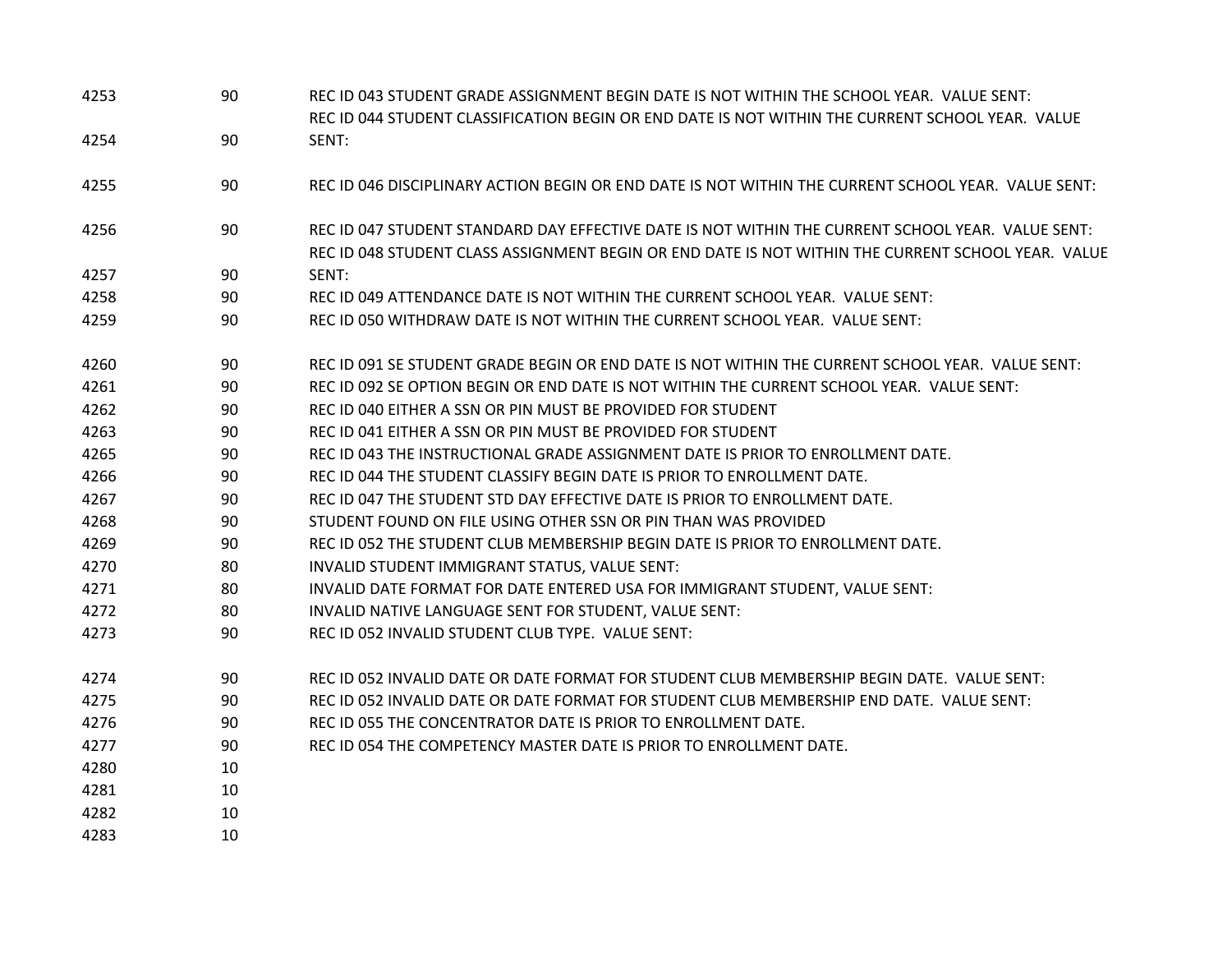| 4284 | 10 |                                                                  |
|------|----|------------------------------------------------------------------|
| 4285 | 10 |                                                                  |
| 4286 | 10 |                                                                  |
| 4287 | 10 |                                                                  |
| 4288 | 10 |                                                                  |
| 4289 | 10 |                                                                  |
| 4290 | 10 |                                                                  |
| 4291 | 10 |                                                                  |
| 4301 | 10 |                                                                  |
| 4302 | 10 |                                                                  |
| 4303 | 10 |                                                                  |
| 4304 | 10 |                                                                  |
| 4305 | 10 |                                                                  |
| 4306 | 10 |                                                                  |
| 4307 | 10 |                                                                  |
| 4308 | 92 | REC ID 040 INVALID STUDENT ETHNICITY                             |
| 4309 | 92 | REC ID 040 INVALID AMER INDIAN ALAKASKAN NATIVE RACE CODE        |
| 4310 | 92 | REC ID 040 INVALID ASIAN CODE                                    |
| 4311 | 92 | REC ID 040 INVALID NATIVE HAWAIIAN OR PACIFIC ISLANDER RACE CODE |
| 4312 | 92 | REC ID 040 INALID BLACK OR AFRICAN AMERICAN RACE CODE            |
| 4313 | 92 | REC ID 040 INVALID WHITE RACE CODE                               |
| 4314 |    | REC ID 041 INVALID HOMELESS PRIMARY NIGHT TIME RESIDENCE CODE    |
| 4315 |    | REC ID 041 INVALID HOMELESS SERVED BY MCKINNEY - VENTO CODE      |
| 4316 |    | REC ID 041 INVALID HOMELESS UNACCOMPANIED YOUTH CODE             |
| 4317 |    | REC ID 041 INVALID SES APPLIED CODE                              |
| 4318 |    | REC ID 041 INVALID SES RECEIVING CODE                            |
| 4319 |    | REC ID 083 INVALID DISTRICT ID: VALUE SENT:                      |
| 4320 |    | REC ID 082 INVALID SCHOOL ID: VALUE SENT:                        |
| 4321 |    | REC ID 082 INVALID SCHOOL YEAR: VALUE SENT:                      |
| 4322 |    | REC ID 083 INVALID INSTRUCTIONAL PROGRAM NUMBER                  |
| 4323 |    | REC ID 083 INVALID STUDENT SSN                                   |
| 4324 |    | REC ID 083 INVALID STUDENT PIN                                   |
| 4325 |    | REC ID 083 INVALID STUDENT CHOICE APPLIED                        |
| 4326 |    | REC ID 083 STUDENT NOT FOUND                                     |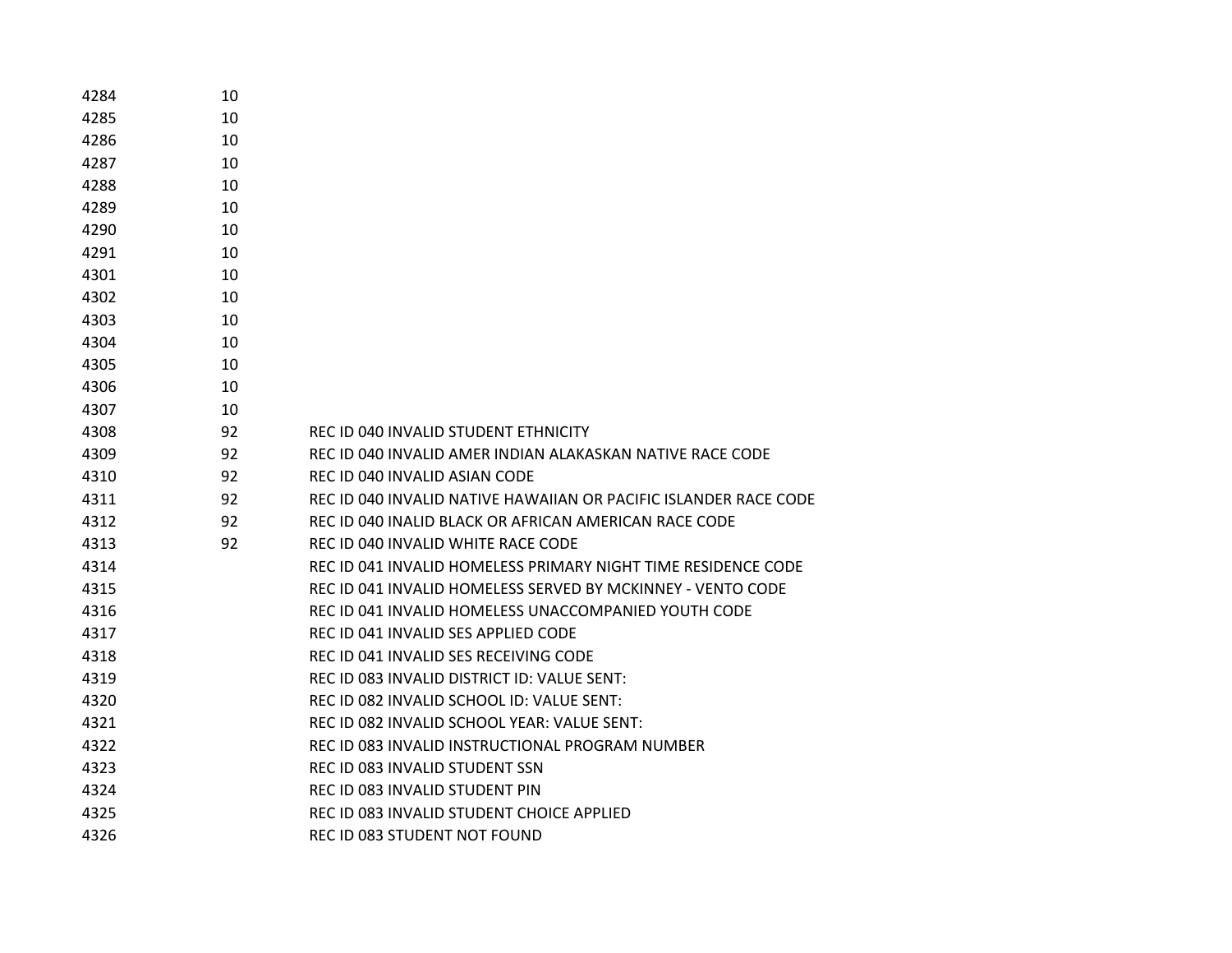| 4327 | 90 | REC ID 081 INVALID INSTRUCTIONAL ASSISTANCE VALUE: VALUE SENT:    |  |
|------|----|-------------------------------------------------------------------|--|
| 4328 | 90 | REC ID 082 INVALID SUPPORT ASSISTANCE VALUE: VALUE SENT:          |  |
| 4930 | 10 | STUDENT KEY MUST BE NUMERIC                                       |  |
| 4940 |    | 040/041 - STUDENT HAS MORE THAN ONE STUDENT KEY                   |  |
| 4990 |    | 090 - STUDENT HAS MORE THAN ONE STUDENT KEY                       |  |
| 4999 | 80 | <b>GENERAL UNDEFINED ERROR</b>                                    |  |
| 5001 | 90 | REC ID 040 INVALID RECORD TYPE: VALUE SENT:                       |  |
| 5002 | 90 | REC ID 040 RECORD EXISTS: VALUE SENT:                             |  |
| 5003 | 10 | REC ID 040 RECORD NOT FOUND: RECORD TYPE ASSUMED NEW: VALUE SENT: |  |
| 5004 | 90 | REC ID 040 INVALID DISTRICT ID: VALUE SENT:                       |  |
| 5005 | 90 | REC ID 040 INVALID SCHOOL ID: VALUE SENT:                         |  |
| 5006 | 90 | REC ID 040 INVALID SCHOOL YEAR: VALUE SENT:                       |  |
| 5007 | 90 | REC ID 041 INVALID RECORD TYPE: VALUE SENT:                       |  |
| 5008 | 90 | REC ID 041 RECORD EXISTS: VALUE SENT:                             |  |
| 5009 | 10 | REC ID 041 RECORD NOT FOUND: RECORD TYPE ASSUMED NEW: VALUE SENT: |  |
| 5010 | 90 | REC ID 041 INVALID DISTRICT ID: VALUE SENT:                       |  |
| 5011 | 90 | REC ID 041 INVALID SCHOOL ID: VALUE SENT:                         |  |
| 5012 | 90 | REC ID 041 INVALID SCHOOL YEAR: VALUE SENT:                       |  |
| 5013 | 90 | REC ID 042 INVALID RECORD TYPE: VALUE SENT:                       |  |
| 5014 | 90 | REC ID 042 RECORD EXISTS: VALUE SENT:                             |  |
| 5015 | 10 | REC ID 042 RECORD NOT FOUND: RECORD TYPE ASSUMED NEW: VALUE SENT: |  |
| 5016 | 90 | REC ID 042 INVALID DISTRICT ID: VALUE SENT:                       |  |
| 5017 | 90 | REC ID 042 INVALID SCHOOL ID: VALUE SENT:                         |  |
| 5018 | 90 | REC ID 042 INVALID SCHOOL YEAR: VALUE SENT:                       |  |
| 5019 | 90 | REC ID 043 INVALID RECORD TYPE: VALUE SENT:                       |  |
| 5020 | 90 | REC ID 043 RECORD EXISTS: VALUE SENT:                             |  |
| 5021 | 10 | REC ID 043 RECORD NOT FOUND: RECORD TYPE ASSUMED NEW: VALUE SENT: |  |
| 5022 | 90 | REC ID 043 INVALID DISTRICT ID: VALUE SENT:                       |  |
| 5023 | 90 | REC ID 043 INVALID SCHOOL ID: VALUE SENT:                         |  |
| 5024 | 90 | REC ID 043 INVALID SCHOOL YEAR: VALUE SENT:                       |  |
| 5025 | 90 | REC ID 044 INVALID RECORD TYPE: VALUE SENT:                       |  |
| 5026 | 90 | REC ID 044 RECORD EXISTS: VALUE SENT:                             |  |
| 5027 | 10 | REC ID 044 RECORD NOT FOUND: RECORD TYPE ASSUMED NEW: VALUE SENT: |  |
| 5028 | 90 | REC ID 044 INVALID DISTRICT ID: VALUE SENT:                       |  |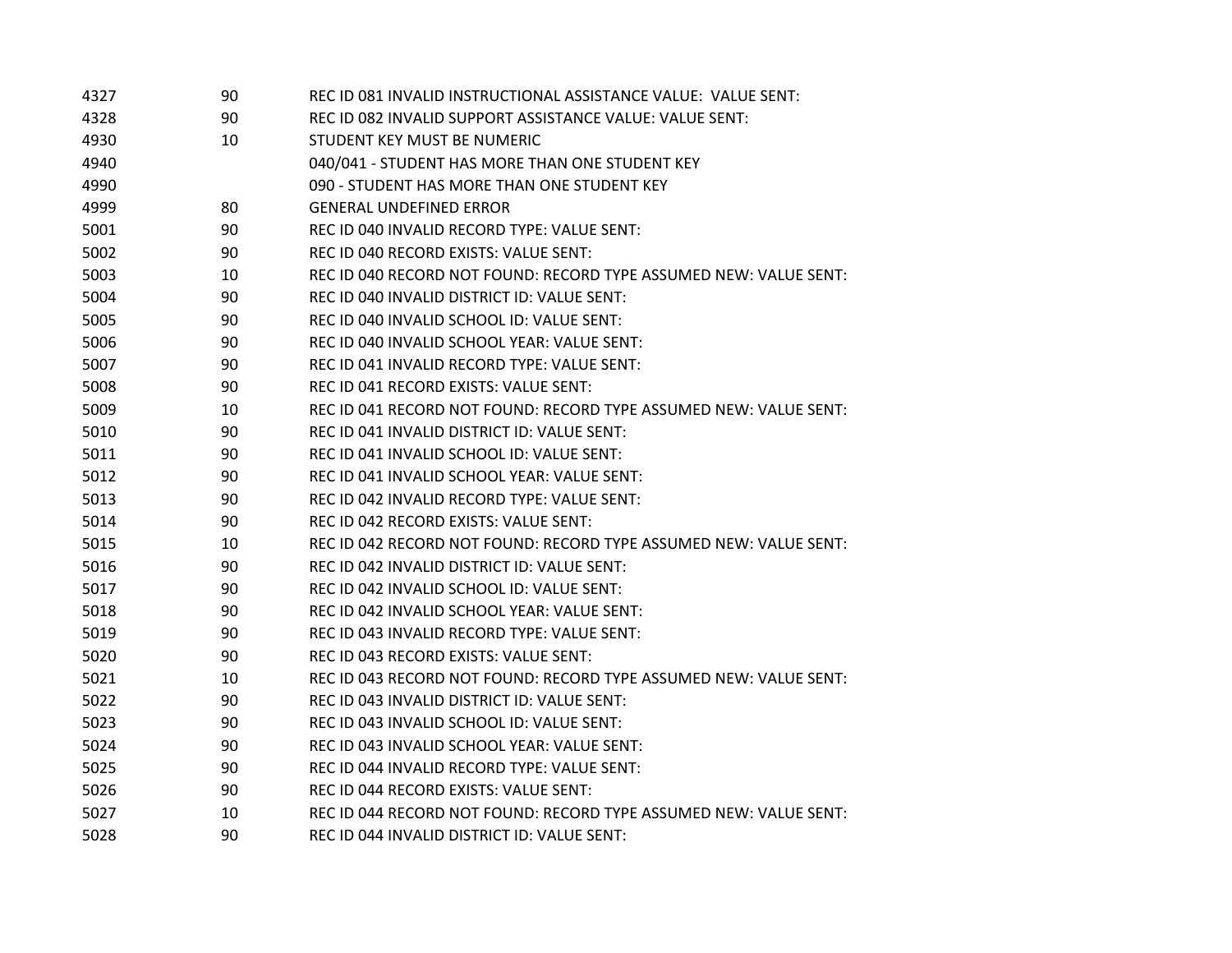| 5029 | 90 | REC ID 044 INVALID SCHOOL ID: VALUE SENT:                         |
|------|----|-------------------------------------------------------------------|
| 5030 | 90 | REC ID 044 INVALID SCHOOL YEAR: VALUE SENT:                       |
| 5031 | 90 | REC ID 045 INVALID RECORD TYPE: VALUE SENT:                       |
| 5032 | 10 | REC ID 045 RECORD NOT FOUND: RECORD TYPE ASSUMED NEW: VALUE SENT: |
| 5033 | 90 | REC ID 045 INVALID DISTRICT ID: VALUE SENT:                       |
| 5034 | 90 | REC ID 045 INVALID SCHOOL ID: VALUE SENT:                         |
| 5035 | 90 | REC ID 045 INVALID SCHOOL YEAR: VALUE SENT:                       |
| 5036 | 90 | REC ID 046 INVALID RECORD TYPE: VALUE SENT:                       |
| 5037 | 90 | REC ID 046 RECORD EXISTS: VALUE SENT:                             |
| 5038 | 10 | REC ID 046 RECORD NOT FOUND: RECORD TYPE ASSUMED NEW: VALUE SENT: |
| 5039 | 90 | REC ID 046 INVALID DISTRICT ID: VALUE SENT:                       |
| 5040 | 90 | REC ID 046 INVALID SCHOOL ID: VALUE SENT:                         |
| 5041 | 90 | REC ID 046 INVALID SCHOOL YEAR: VALUE SENT:                       |
| 5042 | 90 | REC ID 047 INVALID RECORD TYPE: VALUE SENT:                       |
| 5043 | 90 | REC ID 047 RECORD EXISTS: VALUE SENT:                             |
| 5044 | 10 | REC ID 047 RECORD NOT FOUND: RECORD TYPE ASSUMED NEW: VALUE SENT: |
| 5045 | 90 | REC ID 047 INVALID DISTRICT ID: VALUE SENT:                       |
| 5046 | 90 | REC ID 047 INVALID SCHOOL ID: VALUE SENT:                         |
| 5047 | 90 | REC ID 047 INVALID SCHOOL YEAR: VALUE SENT:                       |
| 5048 | 90 | REC ID 048 INVALID RECORD TYPE: VALUE SENT:                       |
| 5049 | 90 | REC ID 048 RECORD EXISTS: VALUE SENT:                             |
| 5050 | 10 | REC ID 048 RECORD NOT FOUND: RECORD TYPE ASSUMED NEW: VALUE SENT: |
| 5051 | 90 | REC ID 048 INVALID DISTRICT ID: VALUE SENT:                       |
| 5052 | 90 | REC ID 048 INVALID SCHOOL ID: VALUE SENT:                         |
| 5053 | 90 | REC ID 048 INVALID SCHOOL YEAR: VALUE SENT:                       |
| 5054 | 90 | REC ID 049 INVALID RECORD TYPE: VALUE SENT:                       |
| 5056 | 90 | REC ID 049 RECORD EXISTS: VALUE SENT:                             |
| 5057 | 10 | REC ID 049 RECORD NOT FOUND: RECORD TYPE ASSUMED NEW: VALUE SENT: |
| 5058 | 90 | REC ID 049 INVALID DISTRICT ID: VALUE SENT:                       |
| 5059 | 90 | REC ID 049 INVALID SCHOOL ID: VALUE SENT:                         |
| 5060 | 90 | REC ID 049 INVALID SCHOOL YEAR: VALUE SENT:                       |
| 5061 | 90 | REC ID 050 INVALID RECORD TYPE: VALUE SENT:                       |
| 5062 | 90 | REC ID 050 RECORD EXISTS: VALUE SENT:                             |
| 5063 | 10 | REC ID 050 RECORD NOT FOUND: RECORD TYPE ASSUMED NEW: VALUE SENT: |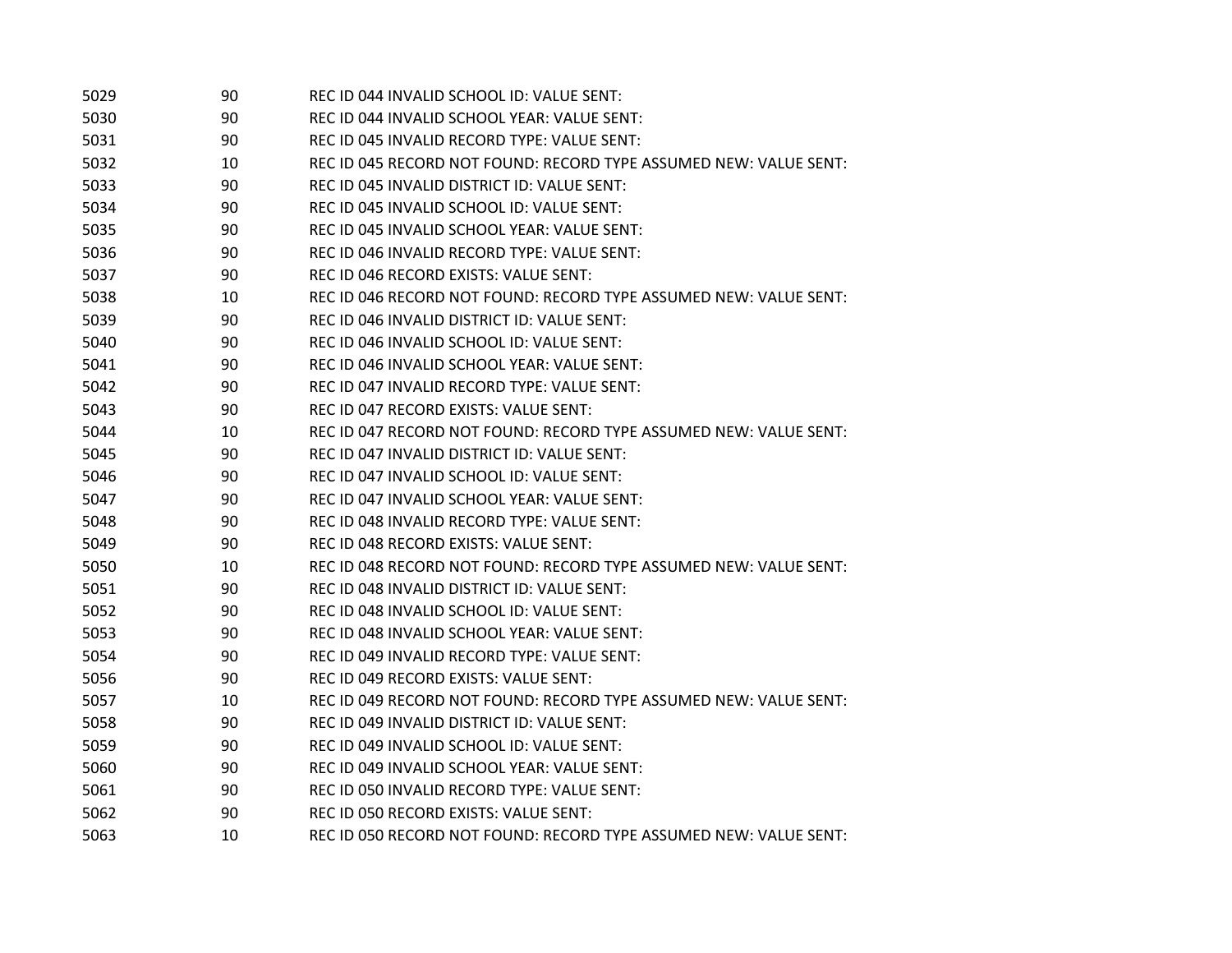| 5064 | 90 | REC ID 050 INVALID DISTRICT ID: VALUE SENT:                                        |
|------|----|------------------------------------------------------------------------------------|
| 5065 | 90 | REC ID 050 INVALID SCHOOL ID: VALUE SENT:                                          |
| 5066 | 90 | REC ID 050 INVALID SCHOOL YEAR: VALUE SENT:                                        |
| 5067 | 90 | REC ID 051 INVALID RECORD TYPE: VALUE SENT:                                        |
| 5068 | 10 | REC ID 051 RECORD NOT FOUND: RECORD TYPE ASSUMED NEW: VALUE SENT:                  |
| 5069 | 90 | REC ID 051 INVALID DISTRICT ID: VALUE SENT:                                        |
| 5070 | 90 | REC ID 051 INVALID SCHOOL ID: VALUE SENT:                                          |
| 5071 | 90 | REC ID 051 INVALID SCHOOL YEAR: VALUE SENT:                                        |
| 5072 | 90 | REC ID 090 INVALID RECORD TYPE: VALUE SENT:                                        |
| 5073 | 90 | REC ID 090 RECORD EXISTS: VALUE SENT:                                              |
| 5074 | 10 | REC ID 090 RECORD NOT FOUND: RECORD TYPE ASSUMED NEW: VALUE SENT:                  |
| 5075 | 90 | REC ID 090 INVALID DISTRICT ID: VALUE SENT:                                        |
| 5076 | 90 | REC ID 090 INVALID SCHOOL ID: VALUE SENT:                                          |
| 5077 | 90 | REC ID 090 INVALID SCHOOL YEAR: VALUE SENT:                                        |
| 5078 | 90 | REC ID 091 INVALID RECORD TYPE: VALUE SENT:                                        |
| 5079 | 90 | REC ID 091 RECORD EXISTS: VALUE SENT:                                              |
| 5080 | 10 | REC ID 091 RECORD NOT FOUND: RECORD TYPE ASSUMED NEW: VALUE SENT:                  |
| 5081 | 90 | REC ID 091 INVALID DISTRICT ID: VALUE SENT:                                        |
| 5082 | 90 | REC ID 091 INVALID SCHOOL ID: VALUE SENT:                                          |
| 5083 | 90 | REC ID 091 INVALID SCHOOL YEAR: VALUE SENT:                                        |
| 5084 | 90 | REC ID 092 INVALID RECORD TYPE: VALUE SENT:                                        |
| 5085 | 90 | REC ID 092 RECORD EXISTS: VALUE SENT:                                              |
| 5086 | 10 | REC ID 092 RECORD NOT FOUND: RECORD TYPE ASSUMED NEW: VALUE SENT:                  |
| 5087 | 90 | REC ID 092 INVALID DISTRICT ID: VALUE SENT:                                        |
| 5088 | 90 | REC ID 092 INVALID SCHOOL ID: VALUE SENT:                                          |
| 5089 | 90 | REC ID 092 INVALID SCHOOL YEAR: VALUE SENT:                                        |
| 5090 | 90 | REC ID 045 RECORD EXISTS: VALUE SENT:                                              |
| 5500 | 92 | <b>DUPLICATE ENROLLMENT</b>                                                        |
| 5501 | 92 | MULTIPLE SCHOOLS ENROLLING STUDENT AS E OR E1                                      |
| 5502 | 92 | STUDENT SHOULD HAVE SAME ENROLLMENT CODE FOR RE-ENROLLMENT DURING SAME SCHOOL YEAR |
| 5503 | 92 | STUDENT ENROLLMENT DATE OUTSIDE OF SELECTED SCHOOL YEAR                            |
| 5504 | 92 | NO PRIMARY SCHOOL DESIGNATED FOR STUDENT                                           |
| 5505 | 11 | STUDENT NOT ENROLLED AS AN E OR E1 AT ANY SCHOOL                                   |
| 5506 | 90 | STUDENT CANNOT HAVE ACTIVE PRIMARY AND SECONDARY ENROLLMENTS AT THE SAME SCHOOL    |
|      |    |                                                                                    |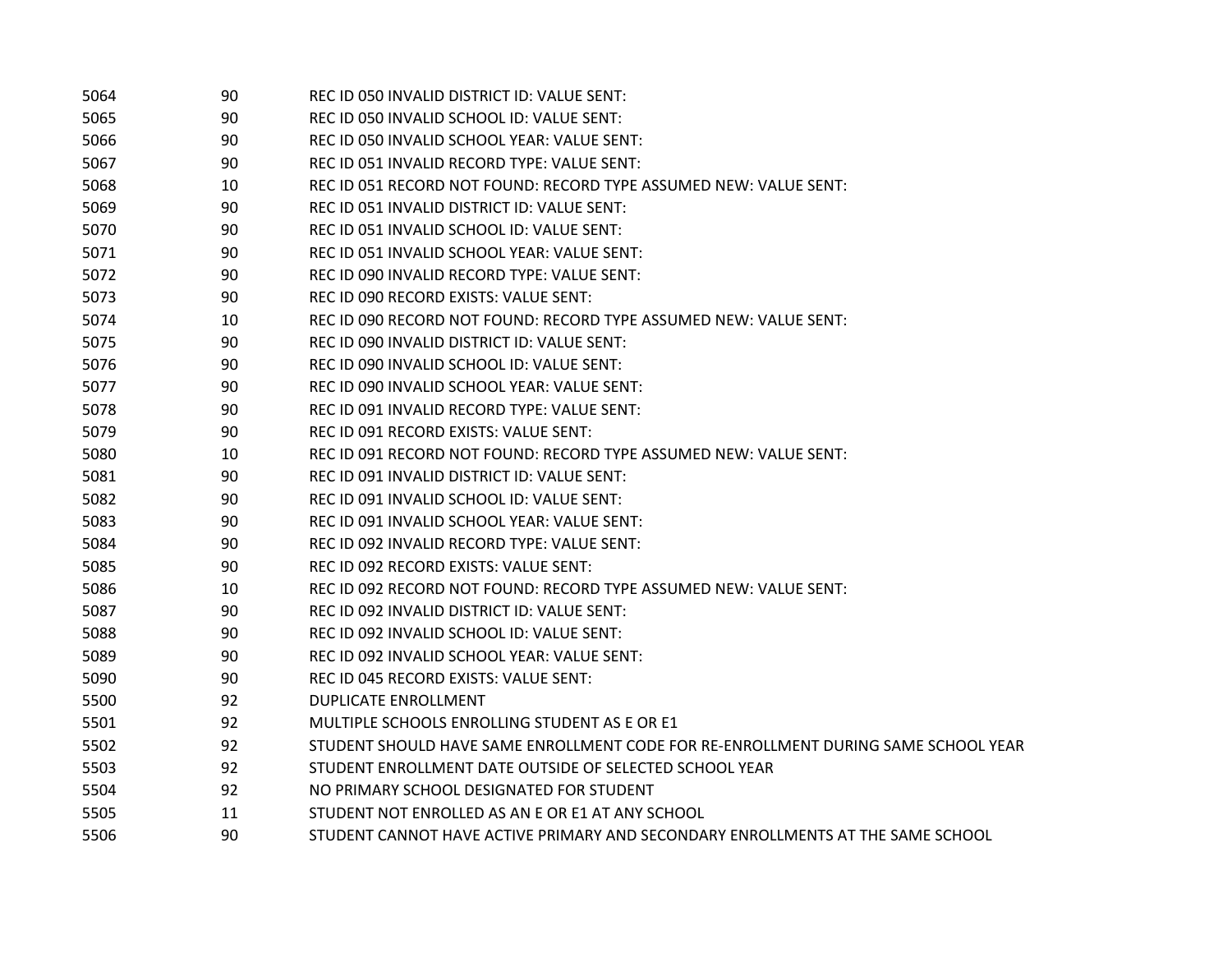| 5601 | 90 | <b>INVALID COURSE COMP ID</b>                                           |
|------|----|-------------------------------------------------------------------------|
| 5602 | 90 | <b>INVALID COURSE COMP VALUE</b>                                        |
| 5707 | 92 | STUDENT CANNOT HAVE MULTIPLE ACTIVE PRIMARY SPECIAL EDUCATION OPTIONS   |
| 5708 | 92 | STUDENT CANNOT HAVE MULTIPLE ACTIVE SECONDARY SPECIAL EDUCATION OPTIONS |
| 5900 | 90 | REC ID 040 INVALID RECORD LENGTH. VALUE SENT:                           |
| 5901 | 90 | REC ID 041 INVALID RECORD LENGTH. VALUE SENT:                           |
| 5902 | 90 | REC ID 042 INVALID RECORD LENGTH. VALUE SENT:                           |
| 5903 | 90 | REC ID 043 INVALID RECORD LENGTH. VALUE SENT:                           |
| 5904 | 90 | REC ID 044 INVALID RECORD LENGTH. VALUE SENT:                           |
| 5905 | 90 | REC ID 045 INVALID RECORD LENGTH. VALUE SENT:                           |
| 5906 | 90 | REC ID 046 INVALID RECORD LENGTH. VALUE SENT:                           |
| 5907 | 90 | REC ID 047 INVALID RECORD LENGTH. VALUE SENT:                           |
| 5908 | 90 | REC ID 048 INVALID RECORD LENGTH. VALUE SENT:                           |
| 5909 | 90 | REC ID 049 INVALID RECORD LENGTH. VALUE SENT:                           |
| 5910 | 90 | REC ID 050 INVALID RECORD LENGTH. VALUE SENT:                           |
| 5911 | 90 | REC ID 051 INVALID RECORD LENGTH. VALUE SENT:                           |
| 5912 | 90 | REC ID 090 INVALID RECORD LENGTH. VALUE SENT:                           |
| 5913 | 90 | REC ID 091 INVALID RECORD LENGTH. VALUE SENT:                           |
| 5914 | 90 | REC ID 092 INVALID RECORD LENGTH. VALUE SENT:                           |
| 5915 | 90 | REC ID 052 INVALID RECORD LENGTH. VALUE SENT:                           |
| 5916 | 90 | REC ID 080 INVALID RECORD LENGTH                                        |
| 5917 | 90 | REC ID 080 INVALID DISTRICT ID                                          |
| 5918 | 90 | REC ID 080 INVALID SCHOOL ID                                            |
| 5919 | 90 | REC ID 080 INVALID SCHOOL YEAR                                          |
| 5920 | 90 | REC ID 080 INVALID INSTRUCTIONAL PROGRAM NUMBER                         |
| 5921 | 90 | REC ID 046 STUDENT SSN MUST BE NUMERIC. VALUE SENT:                     |
| 5922 | 90 | REC ID 046 STUDENT PIN MUST BE NUMERIC. VALUE SENT:                     |
| 5923 | 90 | REC ID 080 INVALID TERM CLASS WAS TAKEN                                 |
| 5924 | 90 | REC ID 080 INVALID GRADE ASSIGNMENT                                     |
| 5925 | 10 | REC ID 080 INVALID TRANSFER VALUE SENT                                  |
| 5927 | 10 | REC ID 080 LOCAL COURSE NUMBER NULL                                     |
| 5928 | 90 | REC ID 080 INVALID CREDITS ATTEMPTED                                    |
| 5929 | 10 | REC ID 080 INVALID ALPHA GRADE                                          |
| 5930 | 90 | REC ID 080 STUDENT KEY NOT FOUND                                        |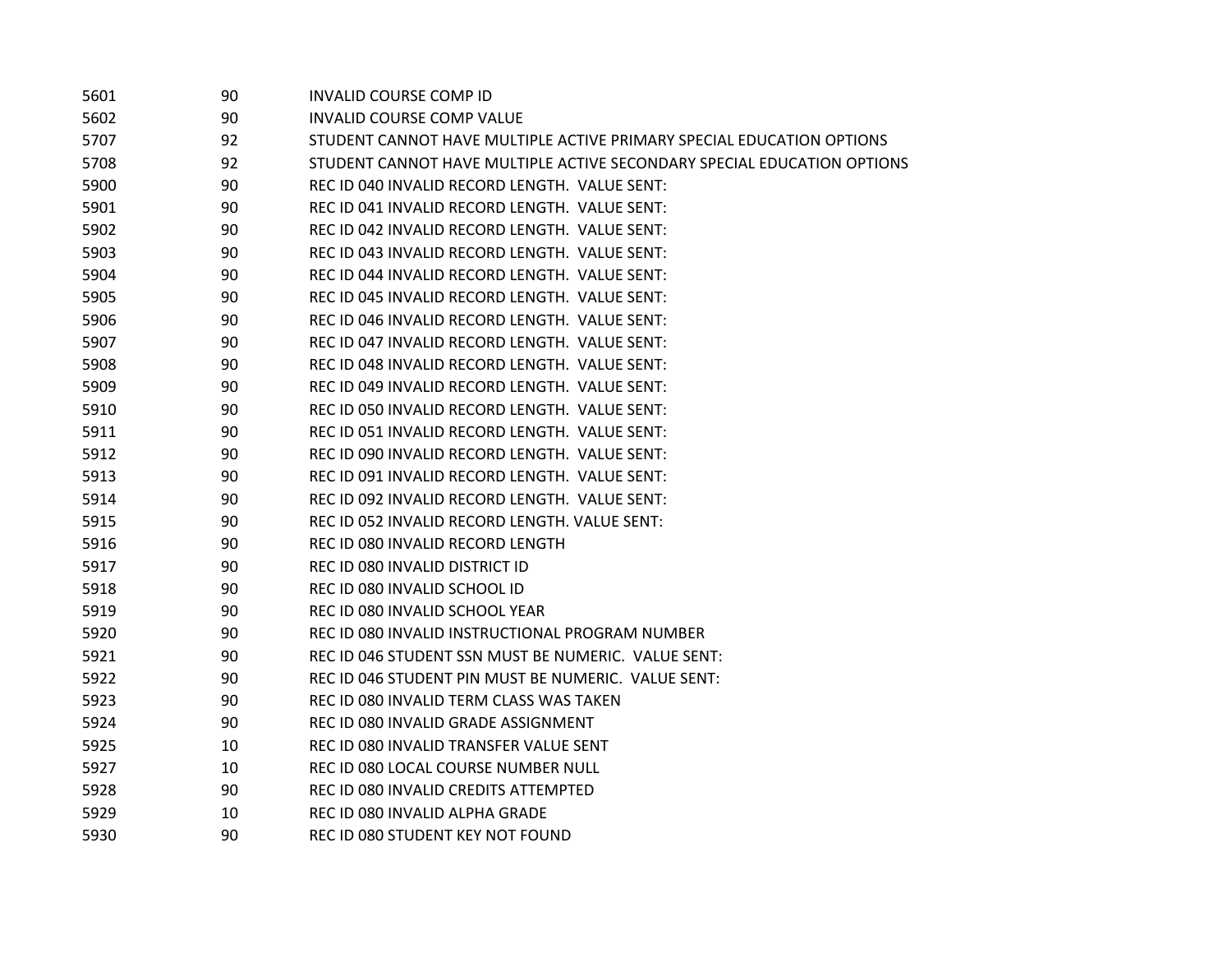| 5931 | 10 | REC ID 080 INVALID CREDIT RECOVERY VALUE                                                    |
|------|----|---------------------------------------------------------------------------------------------|
| 5932 | 90 | REC ID 080 STUDENT NOT FOUND                                                                |
| 5933 | 90 | REC ID 080 INVALID CREDITS EARNED                                                           |
| 5934 | 90 | REC ID 080 INVALID NUMERIC GRADE                                                            |
| 6000 | 90 | RECI ID 060 STAFF SSN OR TEACHER LICENSE NUMBER REQUIRED, NONE PROVIDED.                    |
| 6001 | 90 | REC ID 060 CANNOT FIND INSTRUCTIONAL PROGRAM NUMBER FOR SCHOOL. VALUE SENT:                 |
| 6002 | 90 | REC ID 060 STAFF SSN MUST BE NUMERIC. VALUE SENT:                                           |
| 6003 | 80 | REC ID 060 LICENSE NUMBER MUST BE NUMERIC. VALUE SENT:                                      |
| 6004 | 90 | REC ID 060 LAST NAME REQUIRED.                                                              |
| 6005 | 30 | REC ID 060 INVALID DATE OR DATE FORMAT FOR DATE OF BIRTH. VALUE SENT:                       |
| 6006 | 10 | REC ID 060 INVALID DATE OF BIRTH. VALUE SENT:                                               |
| 6007 | 80 | REC ID 060 CANNOT BE LOCATED / MUST BE NUMERIC.                                             |
| 6008 | 80 | REC ID 060 CANNOT BE LOCATED / MUST BE NUMERIC.                                             |
| 6009 | 90 | REC ID 060 PREVIOUS FIRST NAME CANNOT BE LOCATED. VALUE SENT:                               |
| 6010 | 90 | REC ID 060 PREVIOUS LAST NAME CANNOT BE LOCATED. VALUE SENT:                                |
| 6011 | 80 | REC ID 060 INVALID GENDER. VALUE SENT:                                                      |
| 6012 | 80 | REC ID 060 INVALID RACE/ETHNIC. VALUE SENT:                                                 |
| 6013 | 80 | REC ID 060 INVALID LICENSURE CHECK. VALUE SENT:                                             |
| 6014 | 30 | REC ID 060 INVALID STAFF STATUS. VALUE SENT:                                                |
| 6015 | 90 | REC ID 062 STAFF SSN MUST BE NUMERIC. VALUE SENT:                                           |
| 6016 | 90 | REC ID 062 LICENSE NUMBER MUST BE NUMERIC. VALUE SENT:                                      |
| 6017 | 90 | REC ID 062 LOCAL CLASS NUMBER RECORD NOT FOUND. VALUE SENT:                                 |
| 6018 | 80 | REC ID 062 INVALID DATE OR DATE FORMAT FOR STAFF CURRENT ASSIGNMENT BEGIN DATE. VALUE SENT: |
| 6019 | 90 | REC ID 062 INVALID CURRENT ASSIGNMENT. VALUE SENT:                                          |
| 6020 | 30 | REC ID 062 INVALID DATE OR DATE FORMAT FOR STAFF CURRENT ASSIGNMENT END DATE. VALUE SENT:   |
| 6021 | 30 | AT LEAST ONE CURRENT ASSIGNMENT IS REQUIRED FOR STAFF MEMBER: NONE PROVIDED                 |
| 6022 | 90 | REC ID 063 STAFF MEMBER NOT FOUND                                                           |
| 6023 | 80 | REC ID 063 STAFF SOCIAL SECURITY NUMBER MUST BE NUMERIC. VALUE SENT:                        |
| 6024 | 80 | REC ID 063 LICENSE NUMBER MUST BE NUMERIC. VALUE SENT:                                      |
| 6025 | 30 | REC ID 063 INVALID DATE OR DATE FORMAT STAFF CLASS BEGIN DATE. VALUE SENT:                  |
| 6026 | 10 | REC ID 060 RECORD NOT FOUND, DELETE FAILED                                                  |
| 6027 | 10 | REC ID 061 RECORD NOT FOUND, DELETE FAILED                                                  |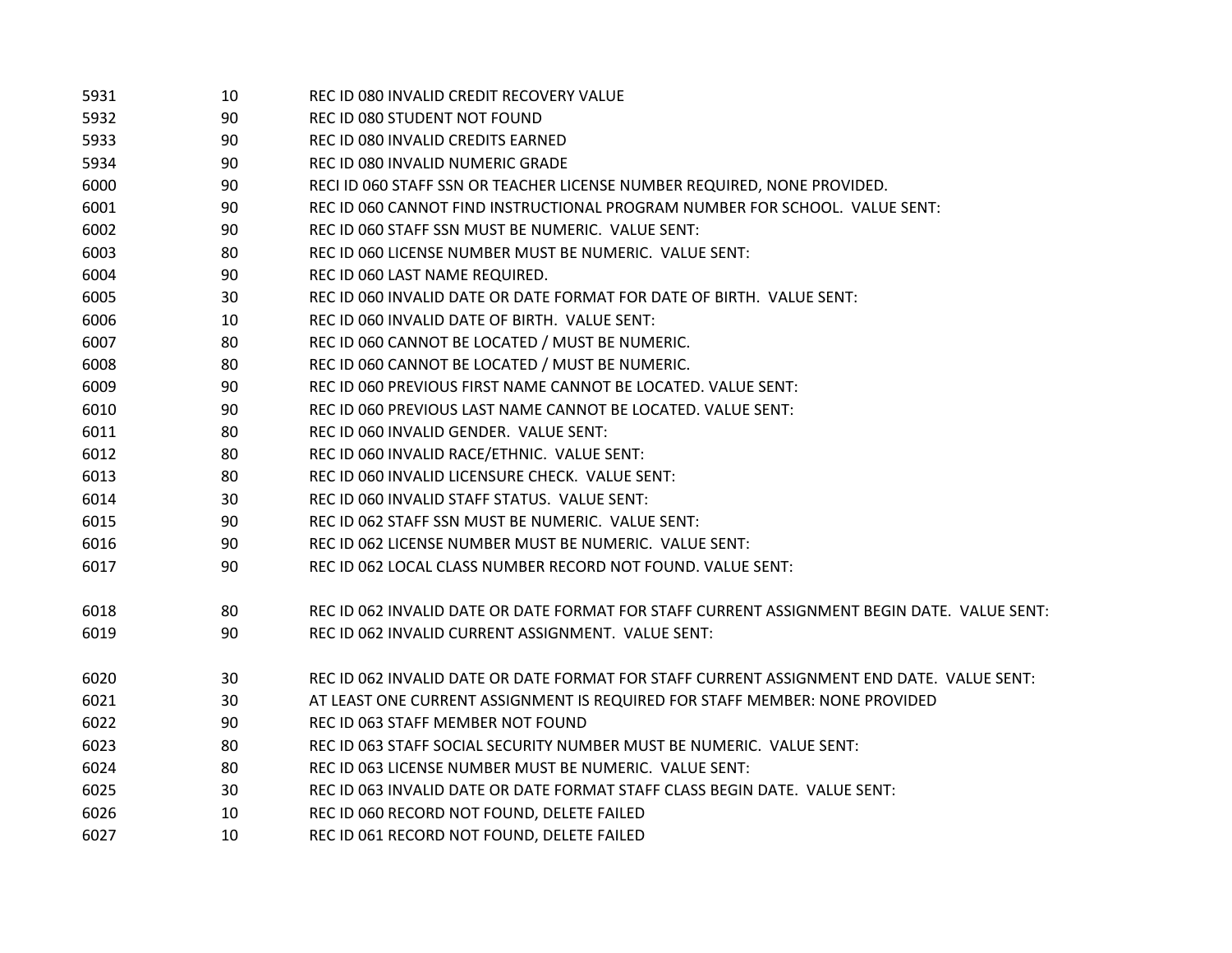| 6028 | 10 | REC ID 062 RECORD NOT FOUND, DELETE FAILED                            |
|------|----|-----------------------------------------------------------------------|
| 6029 | 10 | REC ID 063 RECORD NOT FOUND, DELETE FAILED                            |
| 6030 | 90 | REC ID 060 INVALID RECORD TYPE: VALUE SENT:                           |
| 6031 | 90 | <b>REC ID 060 RECORD EXISTS:</b>                                      |
| 6032 | 10 | REC ID 060 RECORD NOT FOUND: RECORD TYPE ASSUMED NEW:                 |
| 6033 | 90 | REC ID 060 INVALID DISTRICT ID: VALUE SENT:                           |
| 6034 | 90 | REC ID 060 INVALID SCHOOL ID: VALUE SENT:                             |
| 6035 | 90 | REC ID 060 INVALID SCHOOL YEAR: VALUE SENT:                           |
| 6036 | 90 | REC ID 062 INVALID RECORD TYPE: VALUE SENT:                           |
| 6037 | 90 | REC ID 062 RECORD EXISTS: VALUE SENT:                                 |
| 6038 | 10 | REC ID 062 RECORD NOT FOUND: RECORD TYPE ASSUMED NEW: VALUE SENT:     |
| 6039 | 90 | REC ID 062 INVALID DISTRICT ID: VALUE SENT:                           |
| 6040 | 90 | REC ID 062 INVALID SCHOOL ID: VALUE SENT:                             |
| 6041 | 90 | REC ID 062 INVALID SCHOOL YEAR: VALUE SENT:                           |
| 6042 | 90 | REC ID 063 INVALID RECORD TYPE: VALUE SENT:                           |
| 6043 | 10 | REC ID 063 RECORD NOT FOUND: RECORD TYPE ASSUMED NEW: VALUE SENT:     |
| 6044 | 90 | REC ID 063 INVALID DISTRICT ID: VALUE SENT:                           |
| 6045 | 90 | REC ID 063 INVALID SCHOOL ID: VALUE SENT:                             |
| 6046 | 90 | REC ID 063 INVALID SCHOOL YEAR: VALUE SENT:                           |
| 6047 | 90 | REC ID 063 RECORD EXISTS: VALUE SENT:                                 |
| 6048 | 90 | REC ID 063 LOCAL CLASS NUMBER RECORD NOT FOUND. VALUE SENT:           |
| 6049 | 80 | REC ID 063 INVALID END DATE. VALUE SENT:                              |
| 6050 | 10 | REC ID 063 INVALID LOCAL STAFF KEY. VALUE SENT;                       |
| 6051 | 90 | REC ID 063 STAFF MEMBER NOT FOUND. VALUE SENT:                        |
| 6052 | 90 | REC ID 062 STAFF MEMBER NOT FOUND.                                    |
| 6053 | 90 | REC ID 060 CHANGE MUST BE SUBMITTED TO LICENSURE.                     |
| 6054 | 90 | REC ID 060 NEW LICENSE NUMBER PREVIOUSLY EXISTS. VALUE SENT:          |
| 6055 | 90 | REC ID 060 DUPLICATE LICENSE NUMBER IDENTIFIED.                       |
| 6056 | 90 | REC ID 060 DUPLICATE SSN IDENTIFIED. VALUE SENT:                      |
| 6057 | 90 | REC ID 063 STAFF CLASS END DATE IS PRIOR TO BEGIN DATE. VALUE SENT:   |
| 6058 | 30 | REC ID 060 STAFF FIRST NAME MISSING.                                  |
| 6059 | 90 | REC ID 060 STAFF LAST NAME MISSING.                                   |
| 6061 | 80 | REC ID 060 STAFF PREVIOUS SSN MUST BE NUMERIC. VALUE SENT:            |
| 6062 | 80 | REC ID 060 STAFF PREVIOUS LICENSE NUMBER MUST BE NUMERIC. VALUE SENT: |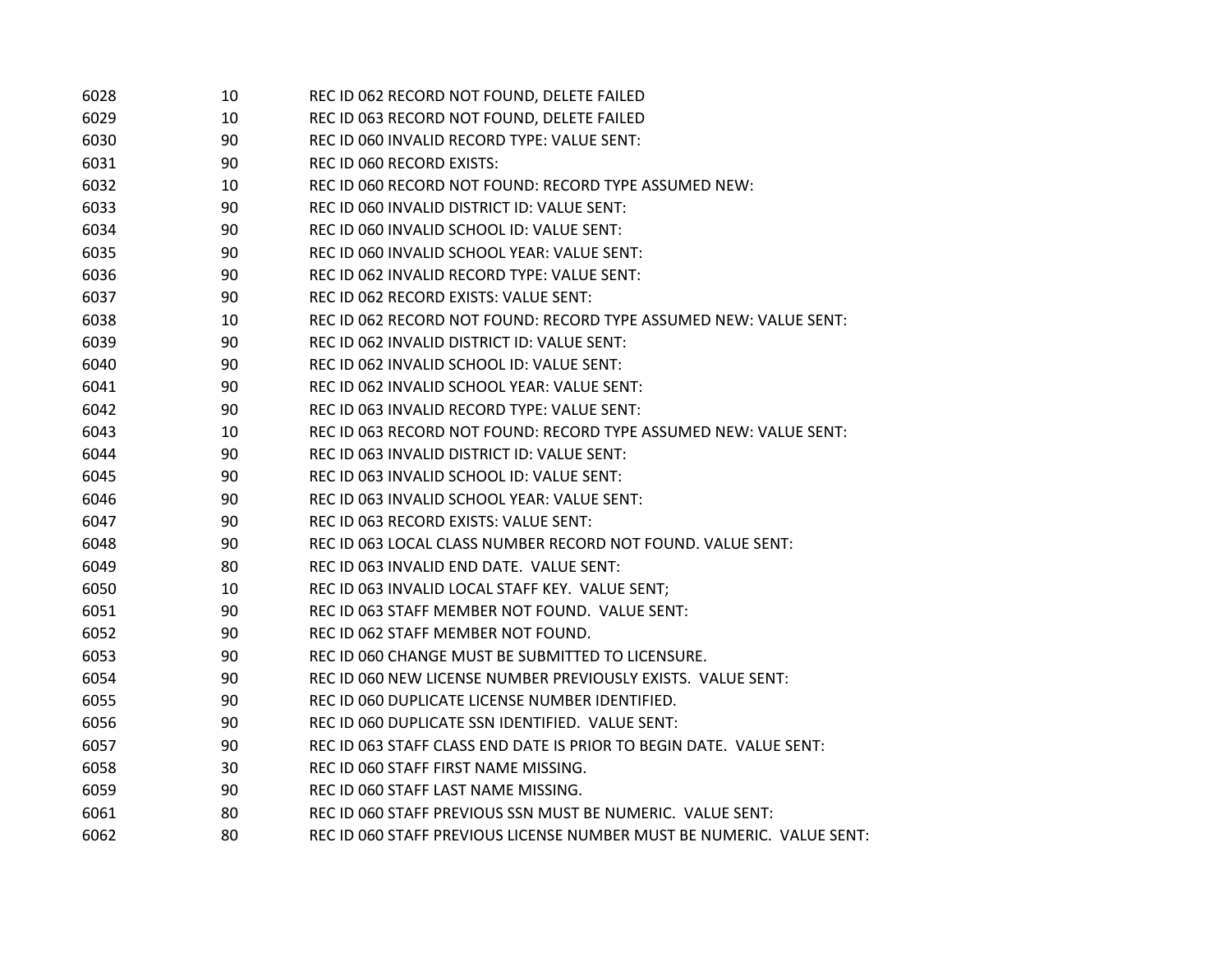| 6063 | 90 | REC ID 062 STAFF CURRENT ASSIGNMENT BEGIN DATE IS NOT WITHIN THE CURRENT SCHOOL YEAR. VALUE SENT:                          |
|------|----|----------------------------------------------------------------------------------------------------------------------------|
| 6064 | 90 | REC ID 063 STAFF CLASS BEGIN OR END DATE IS NOT WITHIN THE CURRENT SCHOOL YEAR. VALUE SENT:                                |
| 6065 | 90 | REC ID 060 NO SSNO OR LICENSE NUMBER FOR STAFF PROVIDED.                                                                   |
| 6066 | 90 | REC ID 061 NO SSNO OR LICENSE NUMBER FOR STAFF PROVIDED.                                                                   |
| 6067 | 90 | REC ID 062 NO SSNO OR LICENSE NUMBER FOR STAFF PROVIDED.                                                                   |
| 6068 | 90 | REC ID 063 NO SSNO OR LICENSE NUMBER FOR STAFF PROVIDED.                                                                   |
| 6069 | 90 | REC ID 060 INACTIVE SCHOOL ID, VALUE SENT:                                                                                 |
| 6070 | 90 | REC ID 061 INACTIVE SCHOOL ID, VALUE SENT:                                                                                 |
| 6071 | 90 | REC ID 062 INACTIVE SCHOOL ID, VALUE SENT:                                                                                 |
| 6072 | 90 | REC ID 063 INACTIVE SCHOOL ID, VALUE SENT:                                                                                 |
| 6075 | 80 |                                                                                                                            |
| 6076 | 80 | INVALID DATE FORMAT FOR STAFF CURRENT ASSIGNMENT END DATE, VALUE SENT:<br>INVALID TEACHER OF RECORD INDICATOR, VALUE SENT: |
| 6077 | 90 | REC 060 STAFF MEMBER FOUND WITH DIFFERENT NAME FOR LICENSE PROVIDED.                                                       |
| 6078 | 92 | REC ID 060 INVALID STAFF ETHNICITY                                                                                         |
|      |    |                                                                                                                            |
| 6079 | 92 | REC ID 060 INVALID AMERICAN INDIAN OR ALASKAN NATAIVE RACE CODE                                                            |
| 6080 | 92 | REC ID 060 INVALID ASIAN RACE CODE                                                                                         |
| 6081 | 92 | REC ID 060 INVALID NATIVE HAWAIIAN OR PACIFIC ISLANDER RACE CODE                                                           |
| 6082 | 92 | REC ID 060 INVALID BLACK OR AFRICAN AMERICAN RACE CODE                                                                     |
| 6083 | 92 | REC ID 060 INVALID WHITE RACE CODE                                                                                         |
| 6900 | 90 | REC ID 060 INVALID RECORD LENGTH. VALUE SENT:                                                                              |
| 6901 | 90 | REC ID 061 INVALID RECORD LENGTH. VALUE SENT:                                                                              |
| 6902 | 90 | REC ID 062 INVALID RECORD LENGTH. VALUE SENT:                                                                              |
| 6903 | 90 | REC ID 063 INVALID RECORD LENGTH. VALUE SENT:                                                                              |
| 6904 | 90 | REC ID 060 TEACHER LICENSE NUMBER DOES NOT AGREE WITH PERSON LOCATED.                                                      |
| 6905 | 90 | REC ID 060 TEACHER SOCIAL SECURITY NUMBER DOES NOT AGREE WITH PERSON LOCATED.                                              |
| 6999 | 80 | <b>GENERAL UNDEFINED ERROR</b>                                                                                             |
| 7100 | 70 | DUPLICATE TEACHERS LOCATED IN LICENSURE                                                                                    |
| 7101 | 10 | STAFF MEMBER NOT FOUND ON LICENSURE                                                                                        |
| 7102 | 10 | <b>INVALID LICENSE - REVOKED LICENSE</b>                                                                                   |
| 7103 | 10 | <b>INVALID LICENSE - FROZEN LICENSE</b>                                                                                    |
| 7104 | 10 | <b>INVALID LICENSE - INACTIVE LICENSE</b>                                                                                  |
| 7105 | 70 | <b>INVALID LICENSE STATUS</b>                                                                                              |
| 7106 | 70 | <b>LICENSE EXPIRED</b>                                                                                                     |